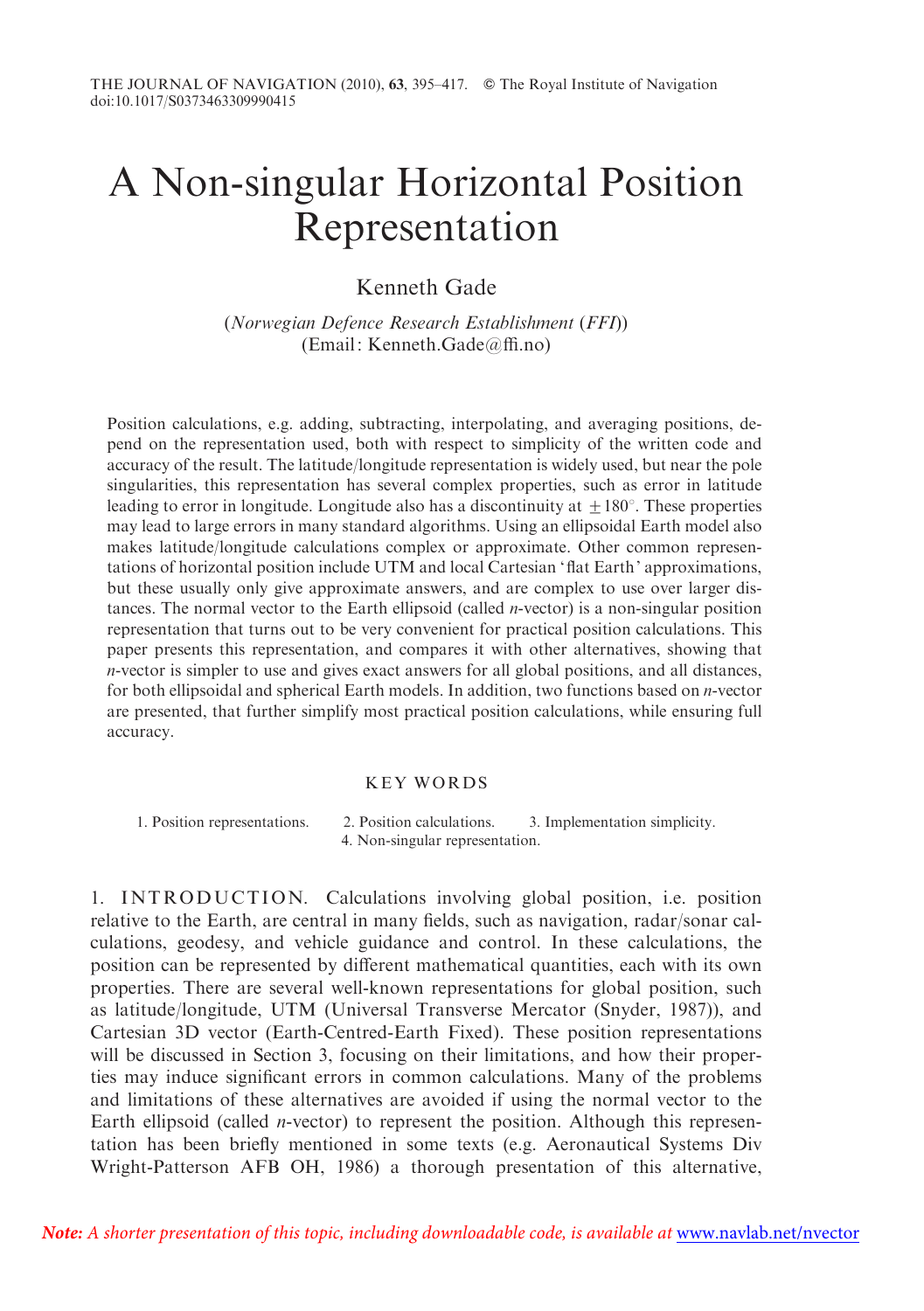including comparisons with the more well known representations is not found in the literature. This paper will present the *n*-vector alternative by first discussing the geometrical properties of n-vector in Section 4. Section 5 presents various n-vector calculations, illustrating the fact that calculations involving n-vector are in general remarkably simple. To simplify implementation further, two functions are presented, which turn out to cover a majority of practical position calculations. In Section 6, several examples comparing the use of latitude/longitude with n-vector for specific calculations are studied. The practical usefulness of  $n$ -vector in real-life applications is the topic of Section 7, where the experience is that research groups prefer using n-vector in many of their position calculations after becoming familiar with it.

2. NOTATION. A unified and stringent notation is of utmost importance when describing the kinematics of multiple rotating systems, and a full notation system with definitions of the central quantities has been developed by the author (to be published). A short, simplified extract from this system, with only the symbols relevant in this paper, is given below.

2.1. Coordinate frame. A coordinate frame is defined as a combination of a point (origin), representing position, and a set of basis vectors, representing orientation. Thus, a coordinate frame has 6 degrees of freedom and can be used to represent the position and orientation of a rigid body. A listing of the specific coordinate frames relevant in this paper is found in Appendix A.

2.2. General notation. A general vector can be represented in two different ways (McGill and King, 1995), (Britting, 1971):

- $\bullet$   $\vec{x}$  (Lower case letter with arrow): Coordinate free/geometrical vector (not decomposed in any coordinate frame)
- $\bullet$   $x^4$  (Bold lower case letter with right superscript): Vector decomposed/ represented in a specific frame (column matrix with three scalars)

The physical world to be described by the kinematics is modelled in terms of coordinate frames. Hence, quantities such as position, angular velocity, etc. relate one coordinate frame to another. To make a quantity unique, the two frames in question are given as right subscript, as shown in Table 1. Note that in most examples in Table 1, only the position or the orientation of the frame is relevant, and the context should make it clear which of the two properties is relevant (for instance, only the orientation of a frame written as right superscript is relevant, since it denotes the frame of decomposition, where only the direction of the basis vectors matters). If both the position and the orientation of the frame are relevant, the frame is underlined to emphasize that fact. For generality, the vectors in Table 1 are written in coordinate free form, but before implementation in a computer, they must be decomposed in a selected frame (e.g.  $\omega_{AB}^C$  is the angular velocity  $\vec{\omega}_{AB}$  decomposed in frame C).

3. STANDARD POSITION REPRESENTATIONS. Before introducing n-vector, the standard position representations are discussed as a background for comparison.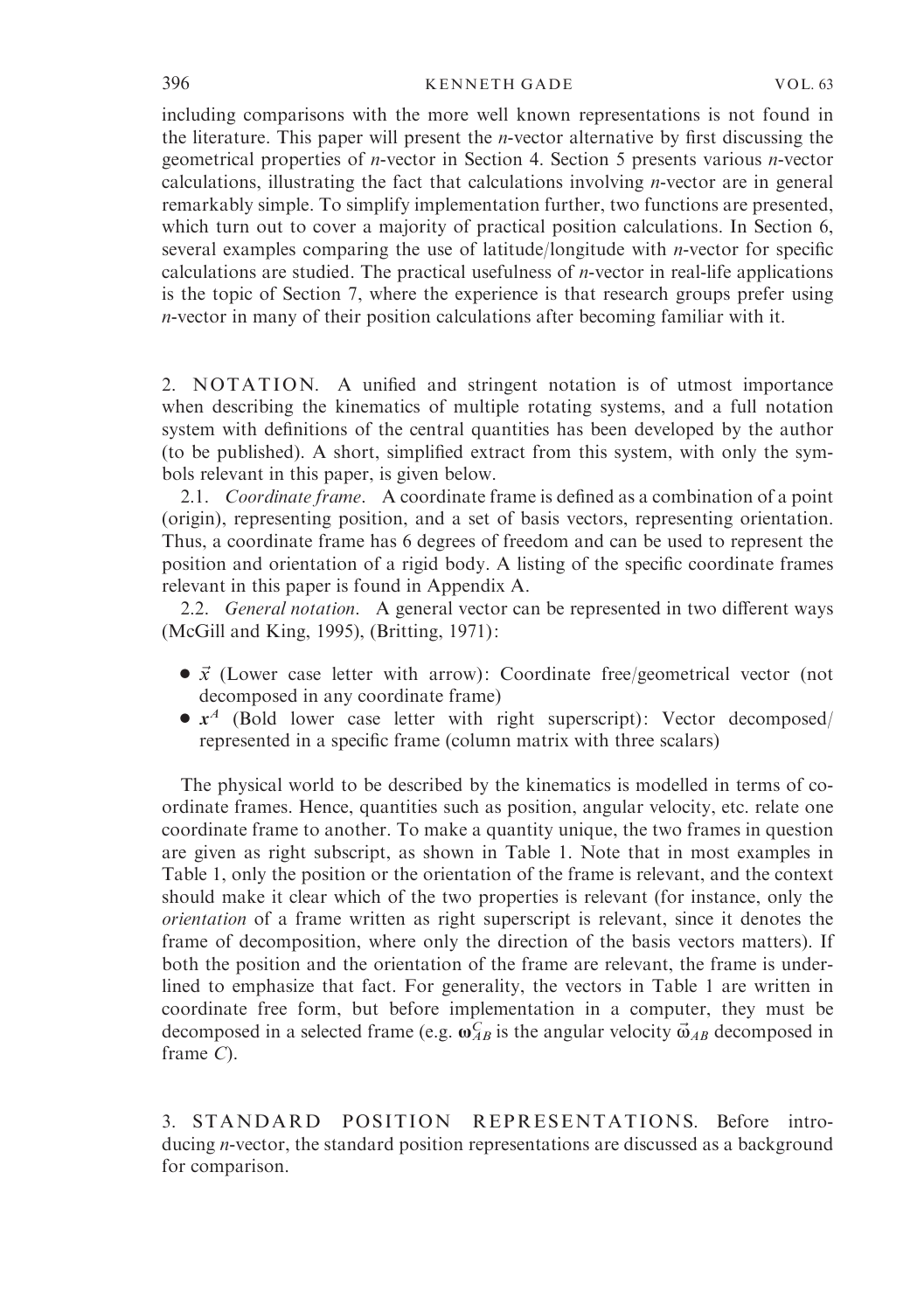| Quantity         | Symbol              | Description                                                                                                                                                                                                 |
|------------------|---------------------|-------------------------------------------------------------------------------------------------------------------------------------------------------------------------------------------------------------|
| Position vector  | $\vec{p}_{AB}$      | A vector whose length and direction is such that it goes from the origin<br>of frame A to the origin of frame B, i.e. the position of B relative to A.                                                      |
| Velocity vector  | $\vec{v}_{AB}$      | The velocity of the origin of frame $B$ , relative to frame $A$ . The underline<br>indicates that both the position and orientation of $\vec{A}$ is relevant (whereas only<br>the position of $B$ matters). |
| Rotation matrix  | $R_{AB}$            | A 3x3 direction cosine matrix (DCM) describing the orientation of<br>frame $B$ relative to frame $A$ .                                                                                                      |
| Angular velocity | $\vec{\omega}_{AB}$ | The angular velocity of frame $B$ relative to frame $A$ .                                                                                                                                                   |

Table 1. Symbols used to describe basic relations between two coordinate frames.

3.1. Cartesian 3D vector. When representing the position of a general coordinate frame  $B$  relative to a reference coordinate frame  $A$ , the most intuitive quantity to use is the position vector from A to B, decomposed in A,  $p_{AB}^A$ . This paper focuses on global positioning, and using the frames defined in Appendix A, we can represent the position of a body frame (B) relative to the Earth (E), by using  $p_{EB}^E$ . This (Cartesian) vector is often referred to as Earth Centred Earth Fixed (ECEF) vector. While this representation is non-singular and intuitive, there are many situations where other representations are more practical when positioning an object relative to the Earth reference ellipsoid.

3.2. Separating horizontal and vertical components. For many position calculations, it is desirable and most intuitive to treat horizontal and vertical positions independently. This is for instance useful in a navigation system, where horizontal and vertical position are usually measured by different sensors at different points in time, or in a vehicle autopilot, where horizontal and vertical position are often controlled independently. In such applications, we usually compare two horizontal positions, and thus we need a quantity for representing horizontal position independently of the vertical height/depth. It should thus be possible to represent horizontal position without considering the vertical position, and vice versa. If the vector  $p_{EB}^E$  is used, the horizontal and vertical positions are not separated as desired.

3.2.1. Latitude and longitude. A common solution for obtaining separate horizontal and vertical positions is the use of latitude, longitude and height/depth (related to a reference ellipsoid, discussed in Section 4.1). However, this representation has a severe limitation; the two singularities at latitudes  $\pm 90^{\circ}$ , where longitude is undefined. In addition, when getting close to the singularities, the representation exhibits considerable non-linearities and extreme latitude dependency, leading to reduced accuracy in many algorithms, as exemplified in Section 6. Thus, these coordinates are not suitable for algorithms that should be able to calculate positions far north or far south. In addition, calculations near  $\pm 180^\circ$  longitude become complicated due to the discontinuity.

3.2.2. Local Cartesian coordinate frame ( flat Earth assumption). Another common solution for separating the horizontal and vertical components is to introduce a local Earth-fixed Cartesian coordinate frame, with two axes forming a horizontal tangent plane to the reference ellipsoid at a specified tangent point. Assuming several calculations are needed in a limited area, position calculations can be performed relative to this system to get approximate horizontal and vertical components. This coordinate frame is not used as a global position representation (since the local origin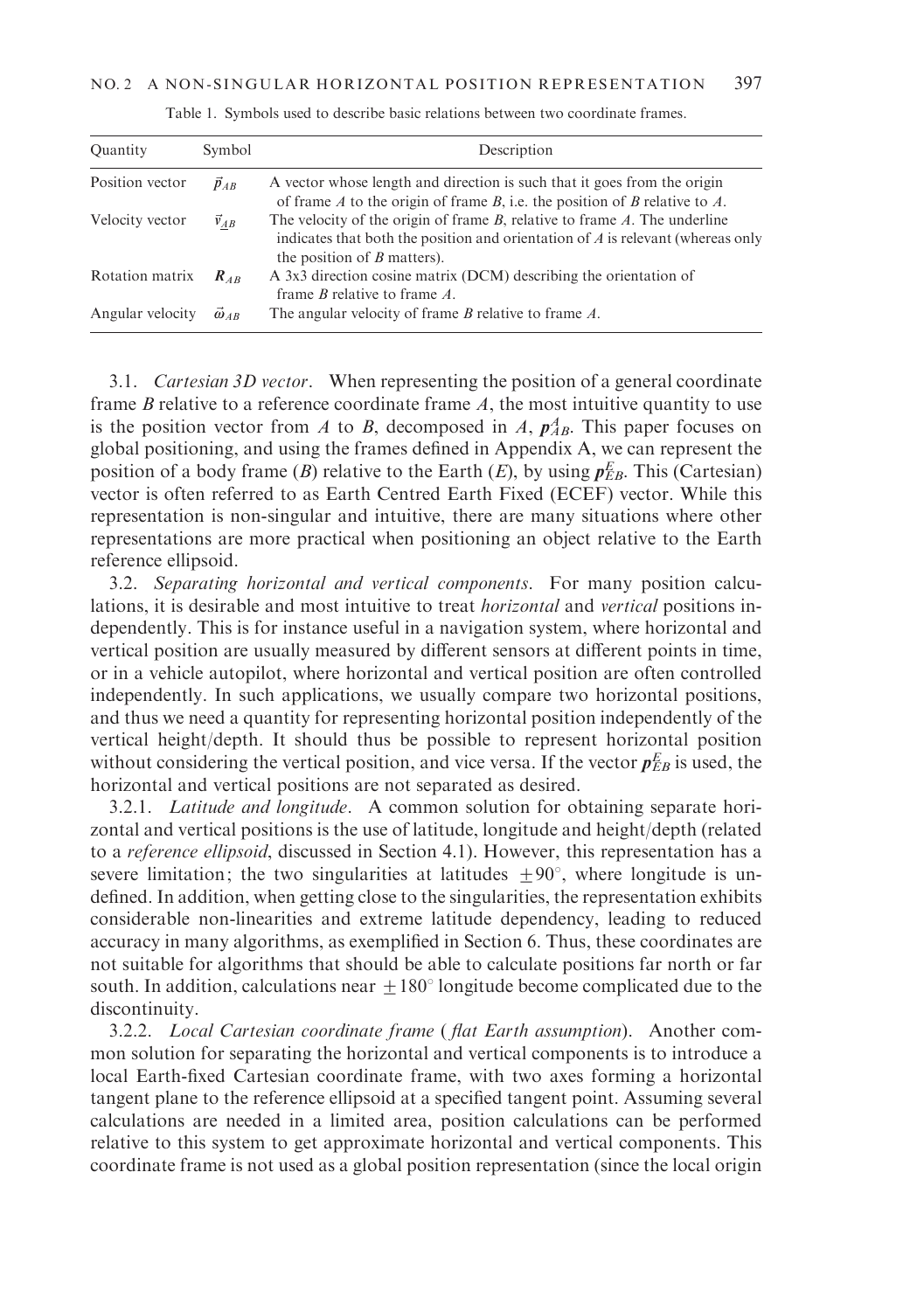(tangent point) must still be represented relative to the Earth), but is rather a way to get horizontal and vertical directions in the local position calculations.

However, the local Cartesian representation corresponds to a local flat Earth assumption and does not give exact horizontal and vertical directions for positions that are not directly above or below the tangent point. The further away from the tangent point the calculations are done, the greater the error in the horizontal and vertical directions. In an application with e.g. moving vehicles, the system typically has to be repositioned regularly in order to minimize these errors.

Finally, most local Cartesian frames are aligned with the north/east directions at the tangent point, and are often treated as a linearization of the meridians and parallels. However, when getting close to the poles the linearization is sufficiently accurate only for a very small area. Here, an error in the assumed position can give errors in the assumed north/east directions as well. At the pole points the north and east directions are undefined. Thus, calculations operating with a north/east aligned coordinate frame can generate significant errors in the polar regions.

3.2.3. UTM and UPS. Horizontal position can also be represented by defining an Earth fixed coordinate system based on a map projection (i.e., a mapping of points on a curved surface to a plane) valid in a limited geographical area. One such system is Universal Transverse Mercator (UTM), specifying 60 longitude zones, covering the globe except for the polar regions (Snyder, 1987). For the polar regions, a similar system, Universal Polar Stereographic (UPS), defines horizontal positions (Hager et al., 1989). While these systems are well-defined and the coordinate values approximately correspond to metres, they have an inherent distortion due to the projection and thus a corresponding error in many calculations (e.g. a difference vector between two UTM coordinates will give a length (in metres) and direction (relative to north) that both have errors compared to the true values). In addition, general calculations get very complex when crossing zones (Hager et al., 1989).

3.2.4. Rotation matrix. In a set of navigation equations, integrating measurements from an inertial measurement unit, horizontal position is often stored together with an azimuth angle in a rotation matrix (Savage, 2000). Although it has nice properties with respect to the pole singularities (similar to n-vector), this matrix representation is not suited for pure horizontal position representation. More about this alternative is found in Section 5.5.

4. n- VECTOR. We will seek an alternative for representing horizontal position. The vertical position representation (height/depth from the reference ellipsoid) is very convenient and will still be used. It should be noted that the terms *hori*zontal and vertical directions implicitly introduce a reference surface, and the terms are valid for a given point at the surface. The horizontal direction is given by the surface tangent plane (2D) and the vertical direction is the normal to the surface (1D). Thus, the task of finding a non-singular representation of horizontal position can in general be viewed as finding a suitable representation of 2D position on a surface.

We define a surface as *associated* with a coordinate frame, if the surface is fixed relative to the coordinate frame. We also define a surface as *strictly convex* if it is or can be extended to a closed surface whose enclosed volume is strictly convex. Realising that the 2D position on a strictly convex surface can be uniquely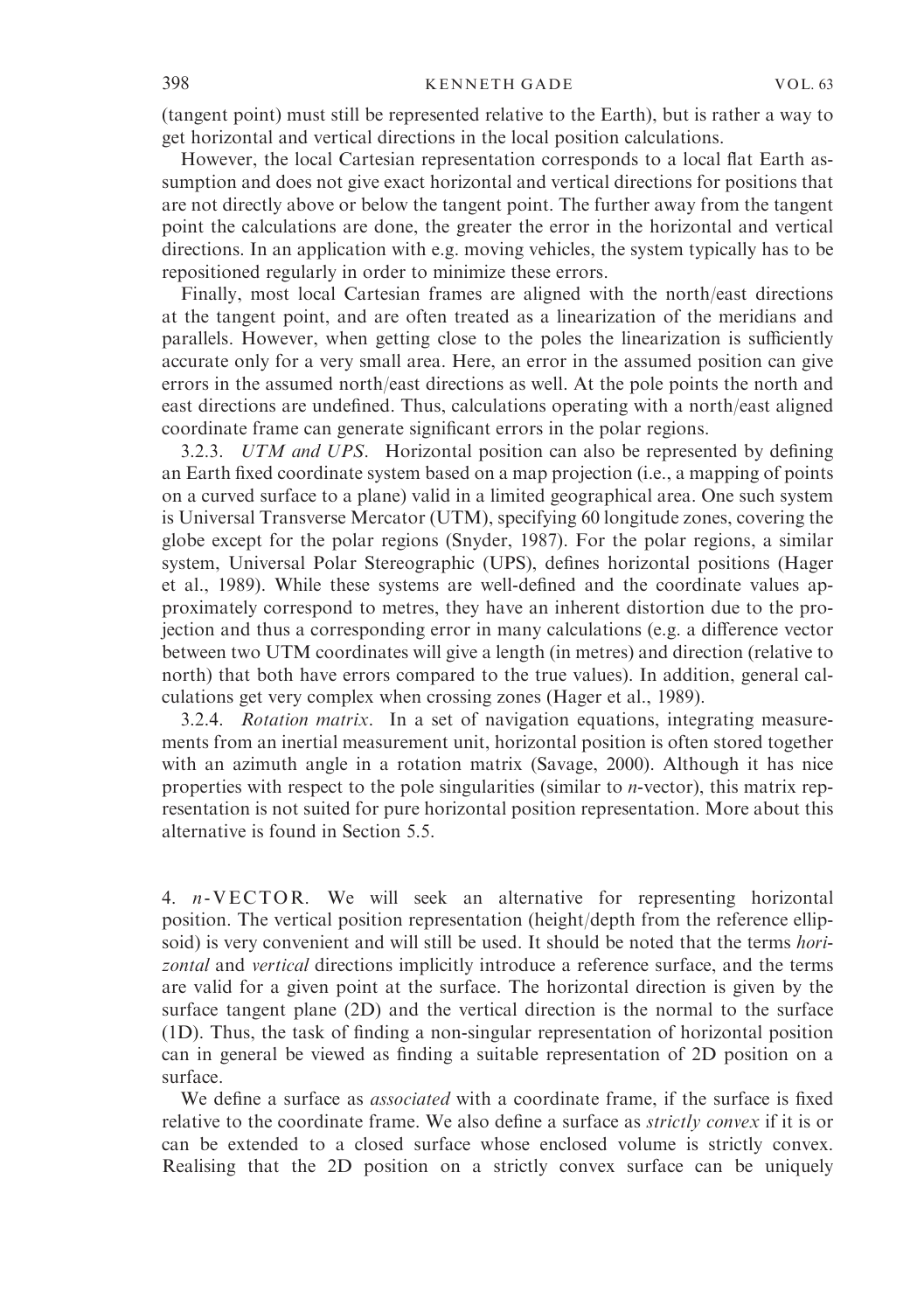

Figure 1. Earth reference ellipsoid with n-vector, geodetic and geocentric latitude. Two axes and the origin of the E-frame (blue) and the origin of the B-frame (green) are also shown.

represented by the normal vector to the surface, leads to the idea of using this vector as a position representation.

 $\bullet$  Definition of *n*-vector:

A strictly convex and differentiable surface is associated with coordinate frame A. A coordinate frame  $B$  is located at the surface. The *n*-vector representation of the position of B relative to A is defined as the outward pointing normal vector of the surface at the B-position, with unit length. The *n*-vector is denoted as  $\vec{n}_{AB}$ .

The surface might consist of several patches/pieces, as long as they can be extended to a closed surface with a strictly convex interior. Since the surface is differentiable, the boundary of each piece is not part of the surface (the edges are open). In the definition above,  $B$  is at the surface since *n*-vector is a representation of horizontal position only. How to use the n-vector for 3D positions is discussed in Section 4.3.

4.1. Reference ellipsoid. Note that the alternatives for global positioning discussed in Section 3 are defined relative to a reference ellipsoid, e.g. WGS-84 (National Imagery and Mapping Agency, 2000). When using n-vector to represent global position (i.e. position relative to the Earth frame, E), it must also relate to a reference ellipsoid. The reference ellipsoid is a surface that is both strictly convex and differentiable, and for *n*-vector this ellipsoid is the surface associated with  $E$ . The vehicle/ object to be positioned is typically denoted  $B$  (Body), and thus the *n*-vector for global positioning is denoted  $\vec{n}_{EB}$ . Hence,  $\vec{n}_{EB}$  conveniently represents horizontal position at the Earth surface without singularities.

Figure 1 shows n-vector as the normal to the reference ellipsoid surface. Note also, as shown, that n-vector corresponds to geodetic latitude (Snyder, 1987). Geodetic latitude is the latitude most commonly used, and when using the term latitude in the rest of this document, this always means geodetic latitude.

4.2. One-to-one property. *n*-vector is a one-to-one representation, i.e. any normal vector corresponds to one unique surface position, and any surface position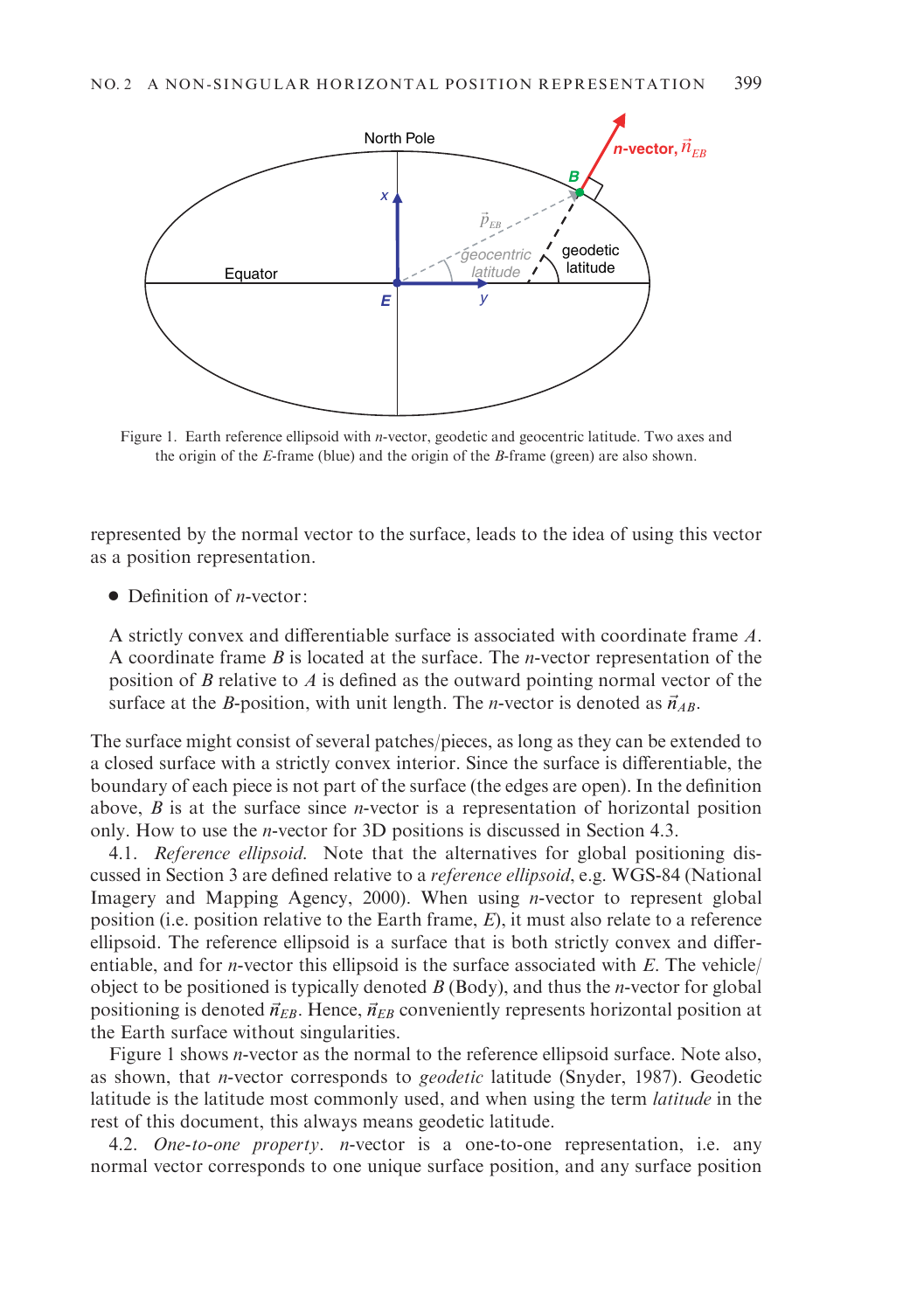

Figure 2. *a*. The surface is differentiable, but not strictly convex: One *n*-vector corresponds to many positions.  $b$ . The surface is strictly convex, but not differentiable: Many  $n$ -vectors correspond to one position.

corresponds to one unique n-vector. This one-to-one property is not held by various other representations, such as latitude/longitude (many-to-one), roll/pitch/yaw (many-to-one) or quaternions (Zipfel, 2000) (two-to-one).

- $\bullet$  *Note 1*. If the surface is closed, any unit vector will be a valid *n*-vector, and thus it will correspond to one unique position.
- $\bullet$  *Note 2*. The one-to-one property of *n*-vector is due to the strict convexness and differentiability of the associated surface:
	- a. If the surface had not been strictly convex, n-vector would be one-to-many. (In addition, the lack of strict convexness means that the term 'outward pointing' is not defined all over the surface, and in general n-vector cannot be uniquely defined for such surfaces.)
	- b. If the surface had not been differentiable, n-vector would be many-to-one.

The two cases are illustrated in Figure 2.

4.3. 3D positions. So far, n-vector has been used to represent a position on the reference surface, but in the same manner as for latitude/longitude, a 3D position can be represented by adding a height/depth parameter (above/below the nearest part of the reference ellipsoid surface). Mathematically, this is a very convenient combination since the n-vector defines the exact direction in space where the height/depth is valid (e.g., if we need the vector from the ellipsoid surface to a given 3D position, it is simply found as the product of *n*-vector and the height). When  $B$  is not at the surface, the B in  $\vec{n}_{EB}$  represents the horizontal position of B. As mentioned in Section 3.2, it is usually most convenient with separate horizontal and vertical position representations. However, this is not the case if working with positions near<sup>1</sup> the Earth's centre, since the horizontal and vertical directions are not defined there.

5.  $n$ -VECTOR CALCULATIONS. We have seen that from a geometrical point of view  $\vec{n}_{EB}$  works very well as a representation of horizontal position. The

<sup>&</sup>lt;sup>1</sup> Positions where the depth is equal to or greater than the ellipsoid radius of curvature.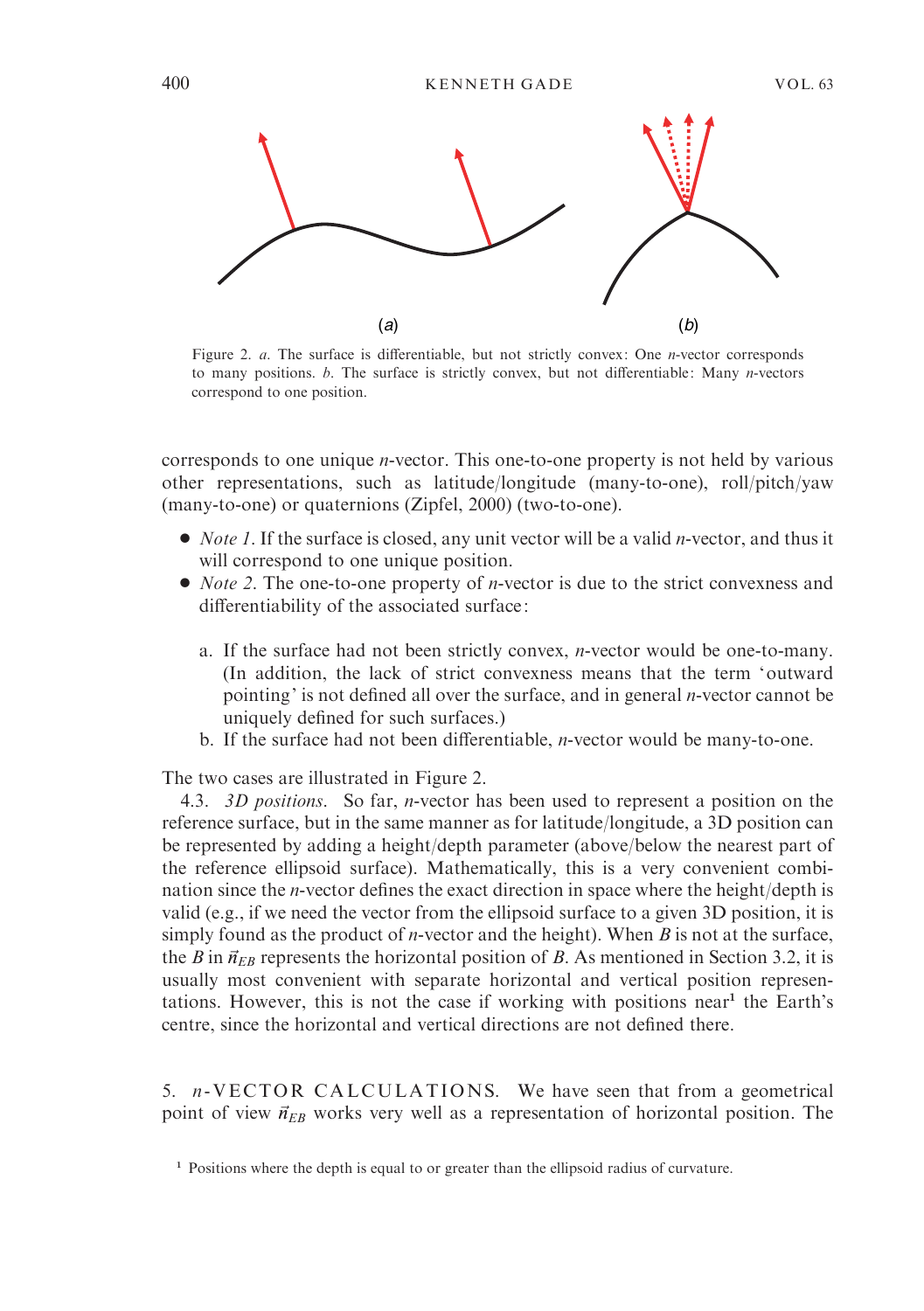overall usefulness also depends on how easy it is to work with *n*-vector in practical calculations. In most practical calculations, n-vector is decomposed in the E-frame, i.e.  $n_{EB}^E$ . If, for example, we want to represent the South Pole, we see from the definition of the E-frame in Appendix A that  $n_{EB}^E =$  $-1$ 0 | 0 | It should also be noted

0 that *n*-vector has approximately the same direction as the position vector  $p_{EB}^E$  (see Figure 1 where the ellipticity is exaggerated). If assuming spherical Earth, the directions are equal, i.e.

$$
\mathbf{n}_{EB}^E = \frac{\mathbf{p}_{EB}^E}{|\mathbf{p}_{EB}^E|}
$$
 (1)

where  $||$  denotes the vector length (vector 2-norm).

Note that for all equations in this paper that are valid only for spherical Earth, this is stated directly before the equation. All other equations in this paper are valid for both ellipsoidal and spherical Earth.

5.1. Simplified notation. For the general quantities in Table 1 there are many possible frames (such as the position of a sensor relative to a vehicle), but for global position, the frames are often E and B. If all positioning is relative to Earth  $(E)$  and only one object is positioned, the subscript is redundant and can be omitted, so we can simply use  $n^E$ . This is similar to situations where it is sufficient to use only the variables latitude and longitude (without further specification).

5.2. Converting to or from latitude and longitude. The relations between latitude/ longitude and *n*-vector are found in this section. Note that the relations are valid for any reference ellipsoid or sphere.

Mathematically, the longitude and latitude are the first two angles of a  $x-y-z$  Euler angle representation of the orientation of a local level frame (such as  $N$  or  $L$ , see Appendix A) relative to E. The latitude  $(\lambda)$  and longitude  $(\mu)$  have the following dynamical intervals:

$$
\lambda \in [-\pi/2, \pi/2] \n\mu \in (-\pi, \pi]
$$
\n(2)

5.2.1. From latitude and longitude to n-vector. By observing simple geometry, we get the following relation:

$$
\mathbf{n}^{E} = \begin{bmatrix} \sin(\lambda) \\ \sin(\mu) \cdot \cos(\lambda) \\ -\cos(\mu) \cdot \cos(\lambda) \end{bmatrix}
$$
 (3)

This equation has no singularities, i.e., one can always calculate a unique *n*-vector from a set of latitude and longitude. At the poles  $(\lambda = \pm \pi/2)$ , a zero factor,  $cos(\lambda)$ , in both the y and z components makes the actual value of the (undefined) longitude irrelevant. It is also clear from (3) how the discontinuity of longitude at  $\pm \pi$  is eliminated when using *n*-vector, since both cos( ) and sin( ) are continuous for an angle going through this value. Note that the order and signs of the vector elements in (3) obviously depend on the choice of E-frame axes, see Appendix A.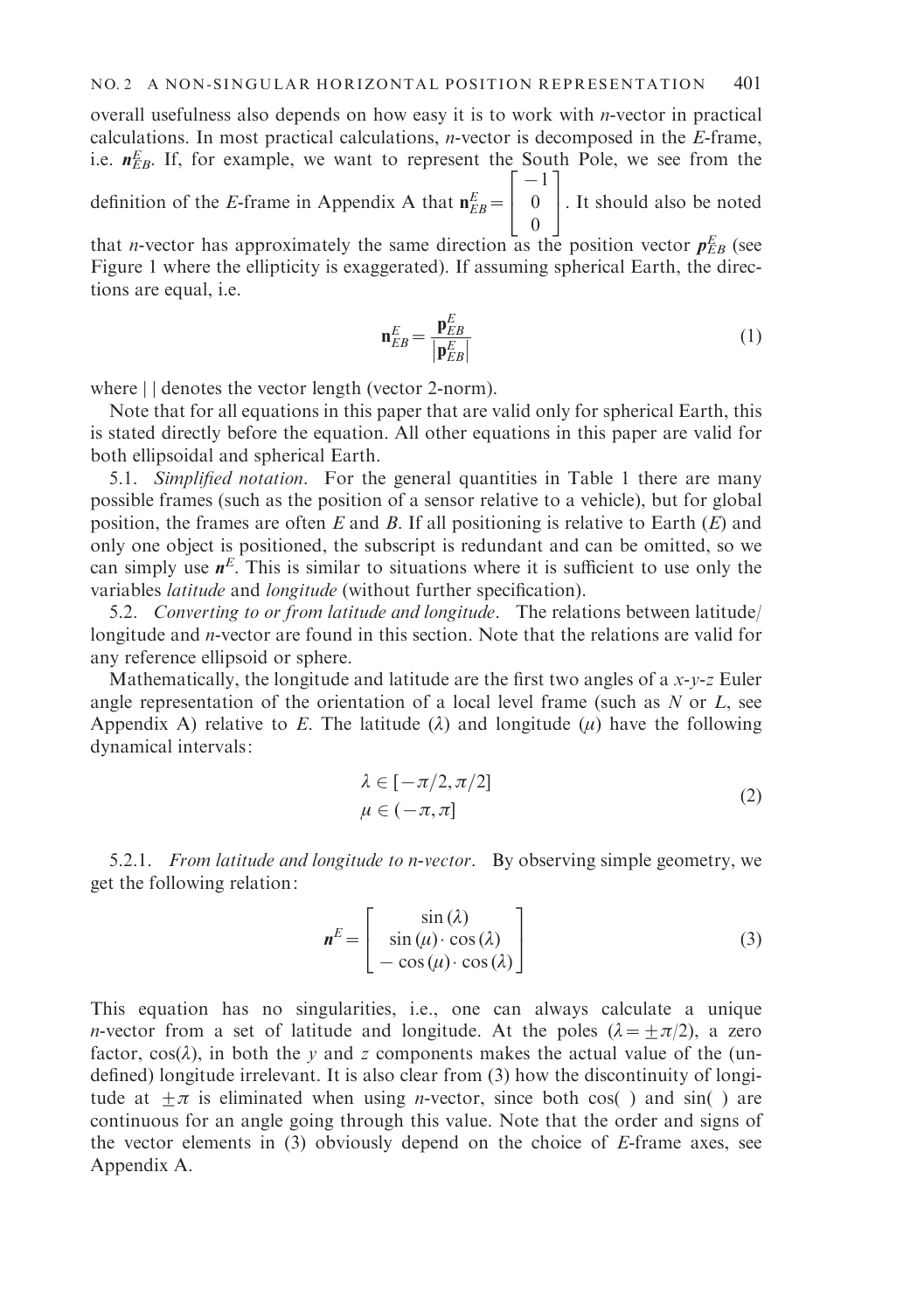5.2.2. From n-vector to latitude and longitude. From the geometry, we get the following relations:

$$
\lambda = \arcsin\left(n_x^E\right) \tag{4}
$$

$$
\mu = \arctan\left(n_{y}^{E}, -n_{z}^{E}\right) \tag{5}
$$

where  $arctan(b,a)$  is the four quadrant version of  $arctan(b/a)$ . The x, y and z subscripts indicate the three components of  $n$ -vector. The longitude singularity at the poles is apparent in the arctan( ) expression, which is undefined for the input (0,0) (however, in practical programming languages, a default output is usually returned also in this case, making it possible to convert back to n-vector with (3) also at the poles).

' Implementation considerations. Equation (4) is not recommend for implementation, since the arcsin( $\cdot$ ) function is numerically inaccurate near the poles<sup>2</sup> and also will return imaginary results if the input should be outside  $\pm 1$  due to numerical inaccuracy. An equivalent alternative that is robust against numerical errors is given in (6).

$$
\lambda = \arctan\left(n_x^E, \sqrt{\left(n_y^E\right)^2 + \left(n_z^E\right)^2}\right) \tag{6}
$$

Note that the four quadrant arctan( , ) is used even when we know that latitude is limited to two of the quadrants (see (2)) to avoid division by zero at the poles. Because the second parameter is non-negative, this function will always return answers in the correct quadrants.

5.2.3. Quaternion comparison. Orientation (three degrees of freedom) is often represented by three Euler angles or three other parameters (Craig, 1989). However, all three-parameter orientation representations have singularities (Stuelplnagel, 1964), and by using 4-parameter quaternions (Zipfel, 2000), the singularities are avoided. The quaternion has a restriction of unit length to ensure it only has three degrees of freedom.

Similarly, a surface position has two degrees of freedom, and can be represented by two parameters with singularities, such as latitude and longitude. n-vector adds a third parameter to avoid the singularities, and also has a restriction of unit length. Converting between Euler angles and quaternions yields equations similar to (3), (4), and (5), i.e. the quaternion is found by products of sin( ) and cos( ), and the reverse equations consist of arctan( ) and arcsin( ) functions.

5.3. n-vector relations. This section includes several useful calculations involving n-vector, illustrating its properties.

5.3.1. Horizontal and vertical parts of an arbitrary vector. Using n-vector, it is easy to find the vertical and horizontal parts of an arbitrary vector  $k^E$ ,

$$
\mathbf{k}_{vertical}^{E} = (\mathbf{n}^{E} \cdot \mathbf{k}^{E}) \mathbf{n}^{E}
$$
 (7)

<sup>&</sup>lt;sup>2</sup> The arcsin( ) is in general numerically inaccurate for calculating angles close to  $\pm \pi/2$ , just as arccos( ) is inaccurate close to zero and  $\pi$ . Arctan( ) is accurate for all angles.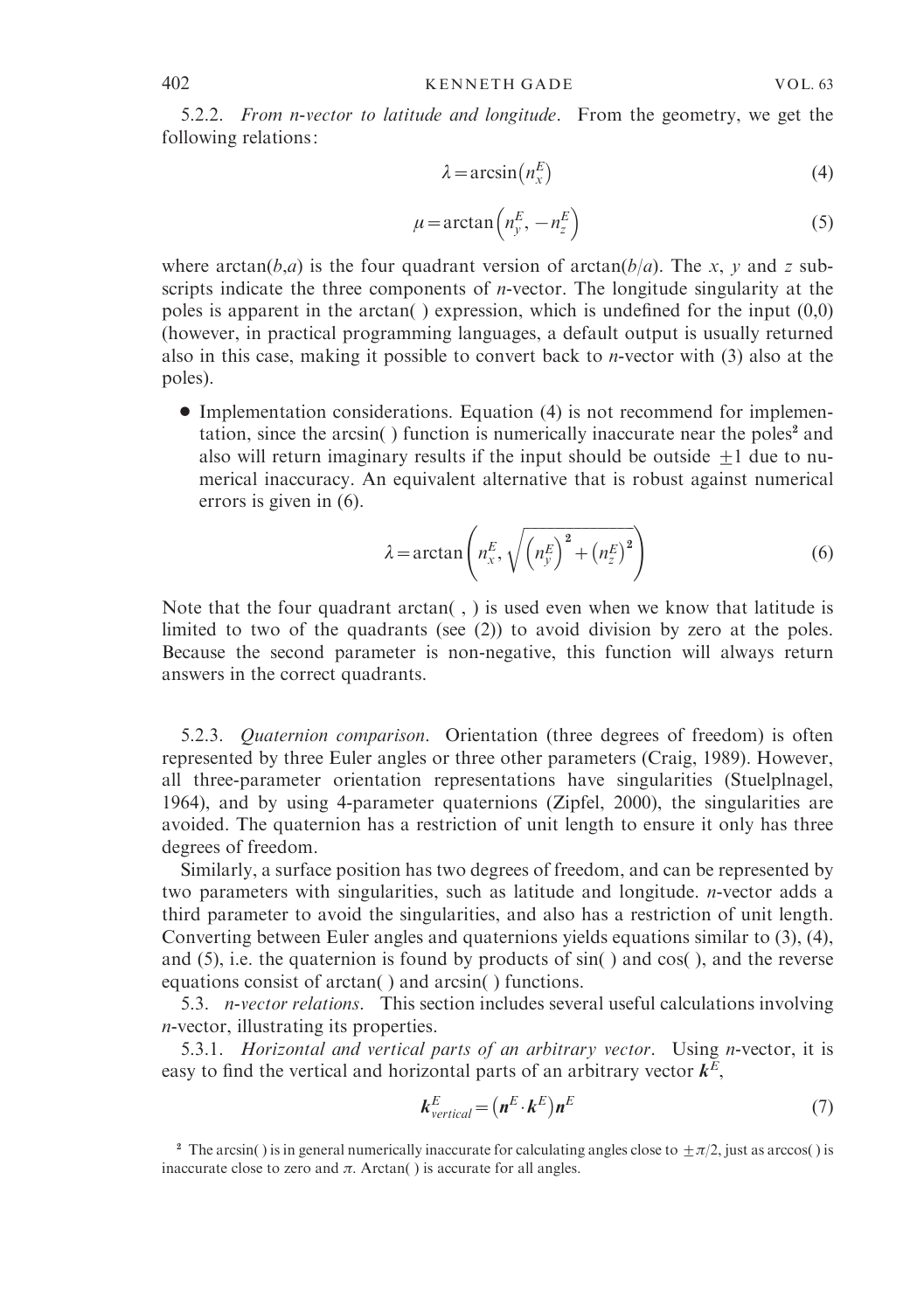The horizontal part is found by subtracting the vertical part,

$$
\boldsymbol{k}_{horizontal}^{E} = \boldsymbol{k}^{E} - (\boldsymbol{n}^{E} \cdot \boldsymbol{k}^{E}) \boldsymbol{n}^{E}
$$
\n(8)

5.3.2. North and east directions. Outside the poles, the (horizontal) directions of north and east are often of interest. The east direction (normal to the meridian plane) is simply given by

$$
\boldsymbol{k}_{\text{east}}^E = \begin{bmatrix} 1 \\ 0 \\ 0 \end{bmatrix} \times \boldsymbol{n}^E \tag{9}
$$

Similarly, the north direction (normal to the transverse plane<sup>3</sup>) is given by

$$
\boldsymbol{k}_{north}^E = \boldsymbol{n}^E \times \begin{bmatrix} 1 \\ 0 \\ 0 \end{bmatrix} \times \boldsymbol{n}^E
$$
 (10)

Since the triple cross product is associative when the first and last vectors are equal, no parentheses are needed to specify the order of operation.

The rotation matrix relating the  $N$  and  $E$  frames is useful in many calculations, and is found from  $(9)$  and  $(10)$ ,

$$
\boldsymbol{R}_{EN} = \begin{bmatrix} \boldsymbol{k}_{north}^E & \boldsymbol{k}_{east}^E \\ |\boldsymbol{k}_{north}^E| & |\boldsymbol{k}_{east}^E| & -\boldsymbol{n}^E \end{bmatrix}
$$
(11)

5.3.3. Angular velocity of local frame. The angular velocity of a local frame L (see Appendix A) relative to E,  $\omega_{EL}^{E}$ , is a useful quantity, for instance in a navigation system. From the linear velocity of B relative to E,  $v_{EB}^{E}$ , and the meridian and transverse radius of curvature at the current height ( $r_{roc, meridian}$ ,  $r_{roc, transverse}$ ), this angular velocity is given by

$$
\omega_{EL}^{E} = n^{E} \times \left( \frac{v_{EB, north}^{E}}{r_{roc, meridian}} + \frac{v_{EB, east}^{E}}{r_{roc, transverse}} \right)
$$
(12)

Equation (12) is valid for an ellipsoidal Earth model, while for a spherical model, the relation is simply

$$
\omega_{EL}^{E} = n^{E} \times \left(\frac{v_{EB}^{E}}{r_{roc}}\right)
$$
 (13)

where  $r_{\text{rec}}$  is the radius of curvature, i.e. Earth radius + height.

5.3.4. Derivative of n-vector and height/depth. The angular velocity found in  $(12)$ or  $(13)$  can be used directly to describe the derivative (with respect to time) of *n*-vector (also for elliptical Earth),

$$
\dot{\boldsymbol{n}}^E = \boldsymbol{\omega}_{EL}^E \times \boldsymbol{n}^E \tag{14}
$$

The vertical part of the angular velocity vector does not affect the update of  $n$ -vector, and hence the angular velocity of any local level coordinate frame could be used

<sup>&</sup>lt;sup>3</sup> The transverse plane is normal to the meridian plane and contains *n*-vector.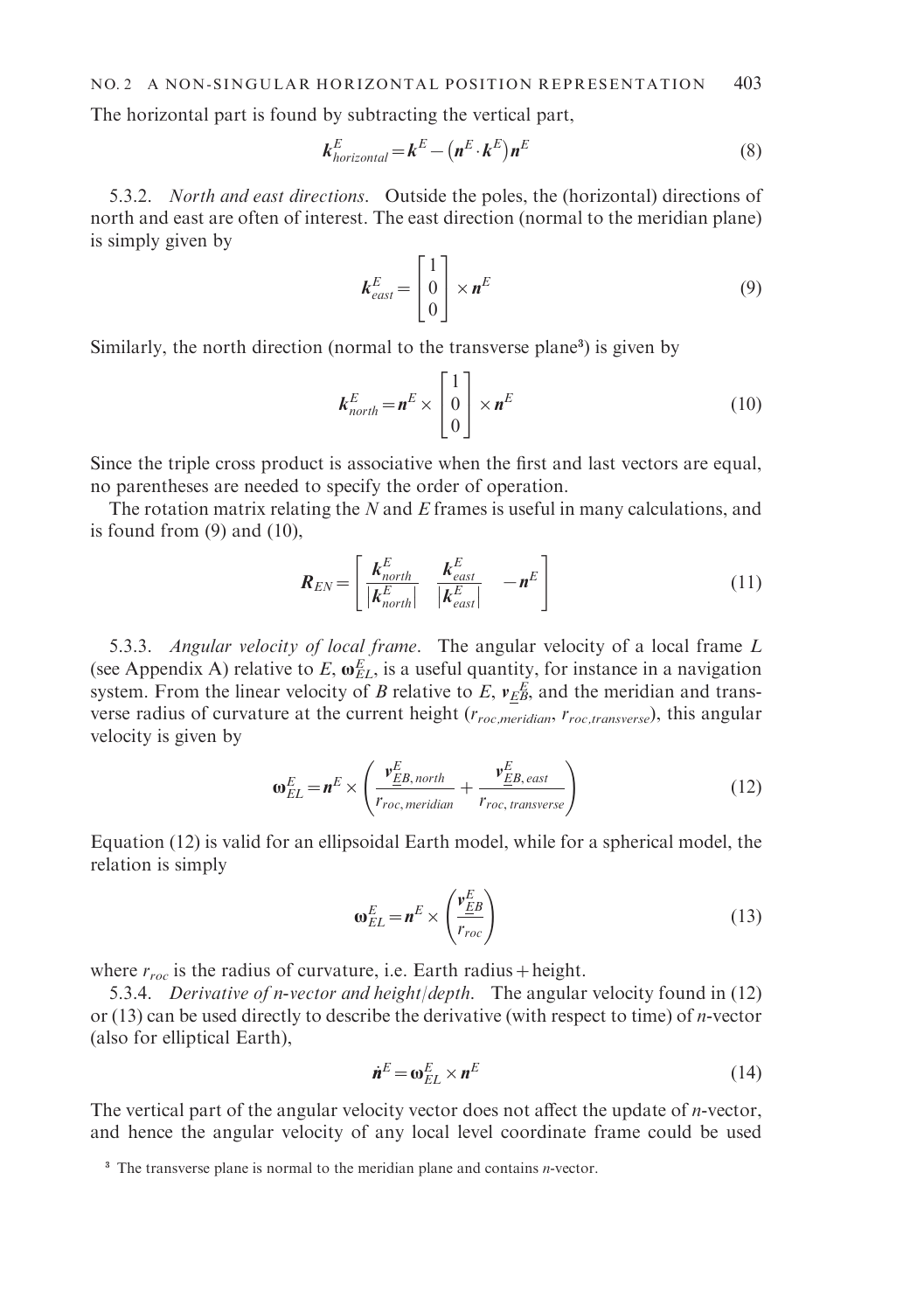in (14), for instance of N (i.e.  $\omega_{EN}^E$ ). The derivative of *n*-vector is useful for instance when integrating velocity to get position as n-vector (as will be done in Section 6.5).

If integrating to get 3D position, an update of the height/depth would also be needed. Updating height  $(h)$  is simple when knowing *n*-vector,

$$
\dot{\boldsymbol{h}} = \boldsymbol{n}^E \cdot \boldsymbol{v}_{EB}^E \tag{15}
$$

5.3.5. Surface distance. If assuming spherical Earth, the surface distance (length of geodesic) between two positions (given by  $n_{EA}^E$  and  $n_{EB}^E$ ), is easy to find by utilizing the properties of the dot and cross products,

$$
s_{AB} = \arccos\left(\boldsymbol{n}_{EA}^{E} \cdot \boldsymbol{n}_{EB}^{E}\right) \cdot r_{roc}
$$
  
= 
$$
\arcsin\left(\left|\boldsymbol{n}_{EA}^{E} \times \boldsymbol{n}_{EB}^{E}\right|\right) \cdot r_{roc}
$$
 (16)

where  $s_{AB}$  is the surface distance between A and B. For implementation, note that the arccos( ) expression is ill-conditioned for small angles, and the arcsin( ) expression is ill-conditioned for angles near  $\pi/2$  (and not valid above  $\pi/2$ ). Full numerical accuracy for all angles is achieved by combining the two expressions into an  $arctan($ ,  $)$  expression as before (see Section 5.2.2.).

5.3.6. Horizontal geographical mean. if m horizontal positions are given as *n*-vectors, the geographical mean,  $B_{GM}$ , is simply given by (assuming spherical Earth)

$$
\boldsymbol{n}_{EB_{GM}}^E = \text{unit} \left( \sum_{i=1}^m \boldsymbol{n}_{EB_i}^E \right) \tag{17}
$$

where  $\textbf{\textit{n}}_{EB_{i}}^{E}$  is the *i*'th position, and 'unit( )' makes the input vector's length/magnitude equal to one. Equation (17) gives the exact answer for any set of global positions (except in the case where the horizontal mean is undefined, i.e. for a set of antipodal positions, cancelling each other).

5.4. *n*-vector and Cartesian position vectors. In many practical calculations, there is a need to combine global position with position differences given as Cartesian vectors (typically relative positions within a limited area). If assuming spherical Earth, the relations are simple when using n-vector. For elliptical Earth, exact calculations have almost the same complexity as (geodetic) latitude and longitude, since n-vector is also a geodetic quantity. However, such calculations can be easily handled in practice by using two general functions:

- 1. 'A and  $B \Rightarrow$  delta position': Two global positions A and B are given as *n*-vectors ( $n_{EA}^E$  and  $n_{EB}^E$ ) with heights. The function calculates the position vector from A to B,  $p_{AB}^E$ .
- 2. 'A and delta position  $\Rightarrow$  B': One global position is given as  $n_{EA}^E$  with height, and a position vector to the point B is given  $(p_{AB}^E)$ . The function calculates  $n_{EB}^E$  with height.

The implementation of the functions is described in Appendix B. It turns out that most calculations involving global position and local position vectors can easily be solved using these two functions (e.g. calculations involving bearing/elevation/range from a sonar/radar or when an estimated error or a lever-arm should be subtracted from a global position).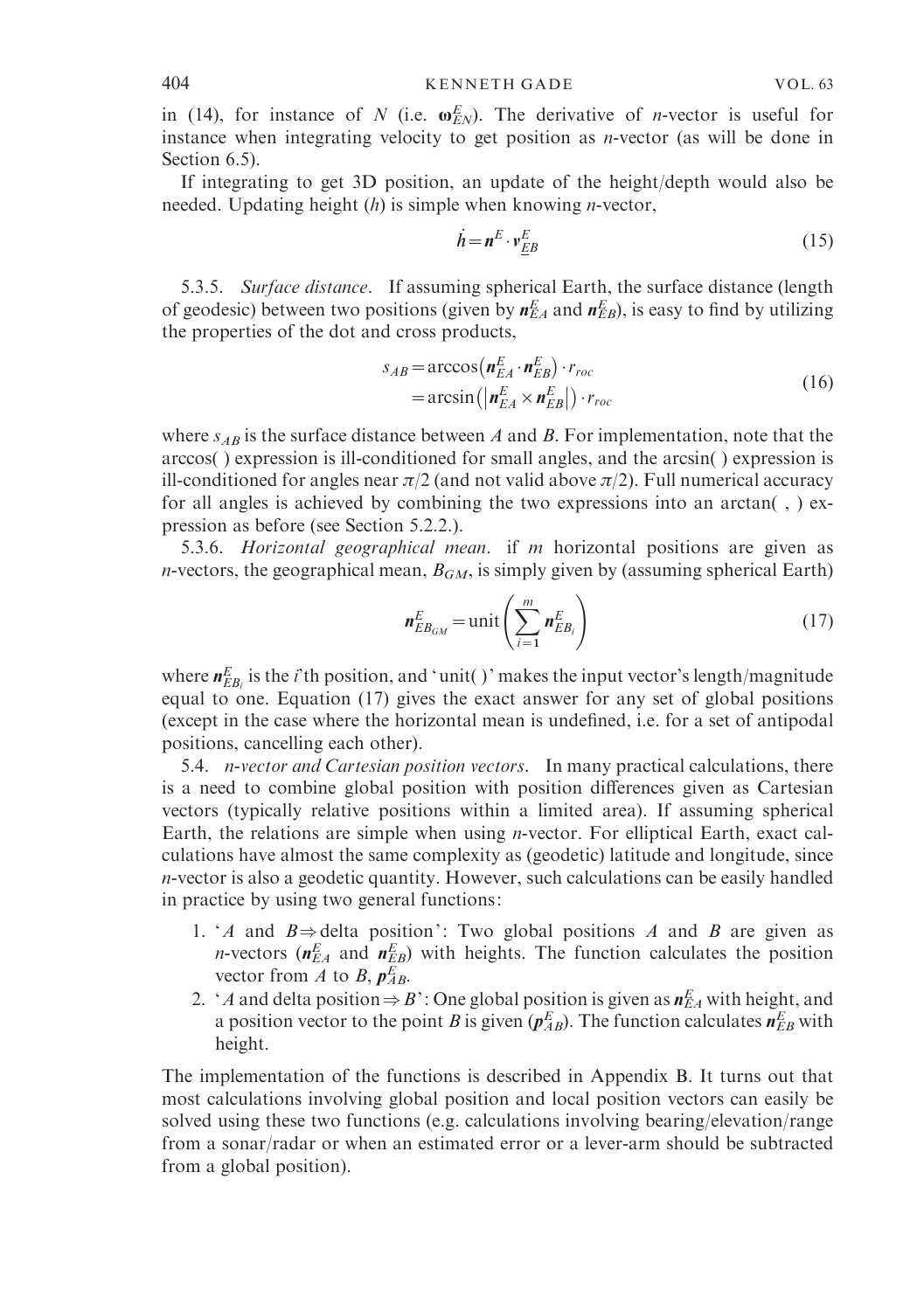# NO. 2 A NON-SINGULAR HORIZONTAL POSITION REPRESENTATION 405

5.5. Using the orientation of a local coordinate frame to represent position. In (11) we saw that  $\mathbf{R}_{EN}$  has minus *n*-vector as the last column, and thus this matrix contains horizontal position information. If replacing the singular N-frame with a nonsingular L-frame (given in Appendix A),  $R_{EL}$  will be a non-singular position representation (also with minus *n*-vector as last column).  $R_{EL}$  is the matrix mentioned in Section 3.2.4., and since this matrix is often of interest in an inertial navigation system, it is also used for horizontal position representation (Savage, 2000). It has the same qualities as n-vector with respect to the pole singularities, but as a rotation matrix, it has six extra elements with one extra degree of freedom (the wander azimuth angle described in Appendix A) that for most position calculations are not relevant.

6. COMPARING LATITUDE /LONGITUDE AND n-VECTOR. The latitude and longitude angles are Euler angles (see Section 5.2.) and they have singularities just like any set of three Euler angles representing orientation. For orientation, if calculations near or at the singular points might be relevant, the Euler angles are usually replaced with a quaternion or a rotation matrix, see for example (Fortescue et al., 2003), (Levine, 2000), (Phillips, 2004), or (Obaidat and Papadimitriou, 2003). The replacement is in these references motivated by the common knowledge that singularities give problems, and they do not study what would actually happen if trying to perform calculations using a singular representation near or at a singular point. In the following, we will demonstrate some of these problems by looking at some examples where we use latitude and longitude near or at a pole. Other important reasons for using  $n$ -vector, which are also important far away from the poles, are the ease of use, and the exact results obtained. Some examples will focus on these properties as well.

6.1. Example 1, relative position. A common calculation is to convert positions given by latitude/longitude (located within a limited area), to relative positions in a local metric grid, often with north and east axes (e.g. when an estimated position is compared with a measured position). In practice, such calculations often involve the equations

$$
\Delta_{north} = (\lambda_B - \lambda_A) r_{roc}
$$
  
\n
$$
\Delta_{east} = (\mu_B - \mu_A) r_{roc} \cos(\lambda_C)
$$
\n(18)

for two positions A and B, where  $\lambda_C$  typically is one of the involved latitudes, or an average.

We immediately see that the discontinuity of longitude at  $\pm 180^{\circ}$  can lead to large errors in (18) (but this problem can be handled by adding specific code). Problems that are more serious would appear if trying to use (18) near one of the poles. If the two latitudes were at opposite sides of a pole, the north distance would be wrong. Near a pole, the east distance in (18) will be along a clearly curved line and it will also depend heavily on the latitude used. If one of the positions is at the pole, the longitude is undefined and calculating delta east is problematic. In fact, when near a pole, the north and east directions will vary considerably even within a limited area, and at the polar point, the directions are undefined.

With *n*-vector, the vector difference is decomposed in  $E$ , with no problems for any positions. It is found by a simple vector difference multiplied with  $r_{roc}$  for spherical Earth, or by the function in Section 5.4 for ellipsoidal Earth. If the delta north and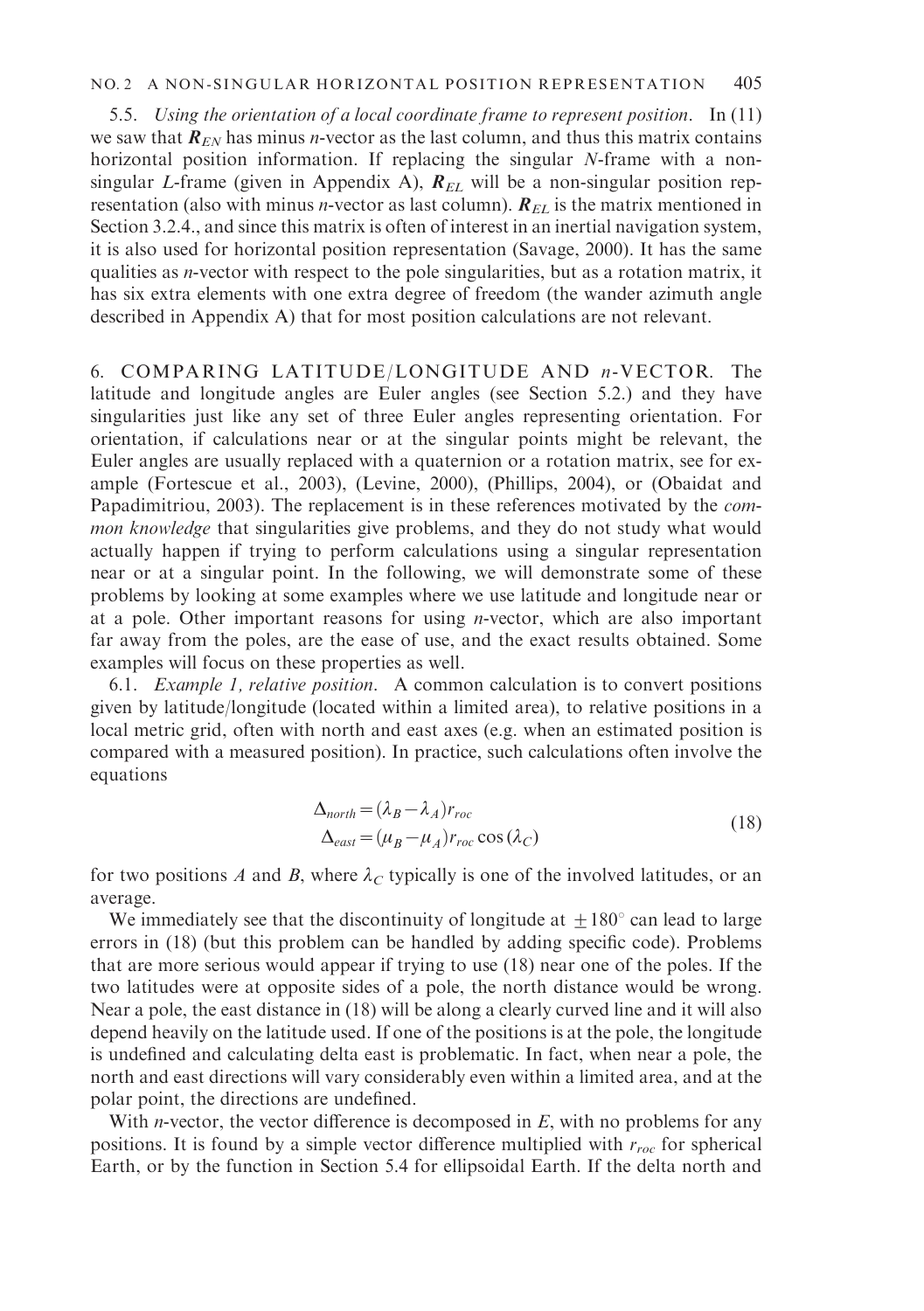east components are desired (away from the poles), the difference vector is simply multiplied with (11).

6.2. Example 2, surface distance. A typical calculation for many applications is to find the surface distance (length of geodesic) between two horizontal positions. Even if assuming spherical Earth, calculating the great circle distance between two positions requires several steps to find exactly from latitudes and longitudes (an approximation is often found by square summing the deltas in (18)). The resulting expression found in many books, such as (Longley et al., 2005), (Weisstein, 2003) and (Hofmann-Wellenhof et al., 2003) gives the result as an arccos expression, see first part of (19). However, as discussed in Section 5.2.2 an implementation finding an angle from arccos will give numerical problems for small angles. In (Sinnott, 1984) an arcsin expression accurate for small angles is found (assuming spherical Earth). The two expressions for surface distance,  $s_{AB}$ , are

$$
s_{AB} = \arccos(\sin(\lambda_A)\sin(\lambda_B) + \cos(\lambda_A)\cos(\lambda_B)\cos(\mu_A - \mu_B)) \cdot r_{roc}
$$
  
=  $2 \cdot \arcsin\left(\sqrt{\sin^2\left(\frac{\lambda_B - \lambda_A}{2}\right) + \cos(\lambda_A)\cos(\lambda_B)\sin^2\left(\frac{\mu_B - \mu_A}{2}\right)}\right) \cdot r_{roc}$  (19)

If using n-vector rather than latitude/longitude, we saw from (16) that it is easy to find the (non-singular) n-vector versions of both the arccos and arcsin expressions in (19).

6.3. Example 3, horizontal geographical mean. In several applications, it is interesting to find the geographical mean of multiple horizontal positions. If the positions are given as latitudes/longitudes, even when assuming spherical Earth, taking the arithmetical mean will give an answer that is only approximately correct for a small area, away from the poles and the  $\pm 180^\circ$ -line. Finding the exact answer is complicated when using latitudes and longitudes. On the other hand, if the positions are given as *n*-vectors, the geographical mean is simply given by  $(17)$ .

6.4. Example 4, interpolated position. A variant of the above example is the calculation of an interpolated position. Using the standard formula for linear interpolation on the latitude/longitude coordinates will not give positions that are at the shortest path (geodesic) between the two original positions. Errors will increase near the poles and at larger distances. In addition, positions at each side of  $\mu = \pm 180^{\circ}$  will give wrong answers. With n-vector, the standard formula for interpolation gives the correct result for all positions.

6.5. Example 5, integrating velocity. In several applications, such as dead-reckoning systems and simulators, the velocity of a vehicle/object is typically integrated to give global position. We shall investigate the error build-up in the integration process when using latitude/longitude or *n*-vector as the position representation.

The velocity vector to be integrated is  $\vec{v}_{EB}$ , and when the vehicle position is represented by latitude/longitude, it is updated using north and east velocity. These are achieved by decomposing the velocity vector in the N frame, i.e.  $v_{EB}^N$ , and the derivatives of latitude and longitude can be found by (assuming spherical Earth)

$$
\dot{\mu} = \frac{v_{EB,y}^N}{\cos(\lambda) \cdot r_{roc}}
$$
\n
$$
\dot{\lambda} = \frac{v_{EB,x}^N}{r_{roc}}
$$
\n(20)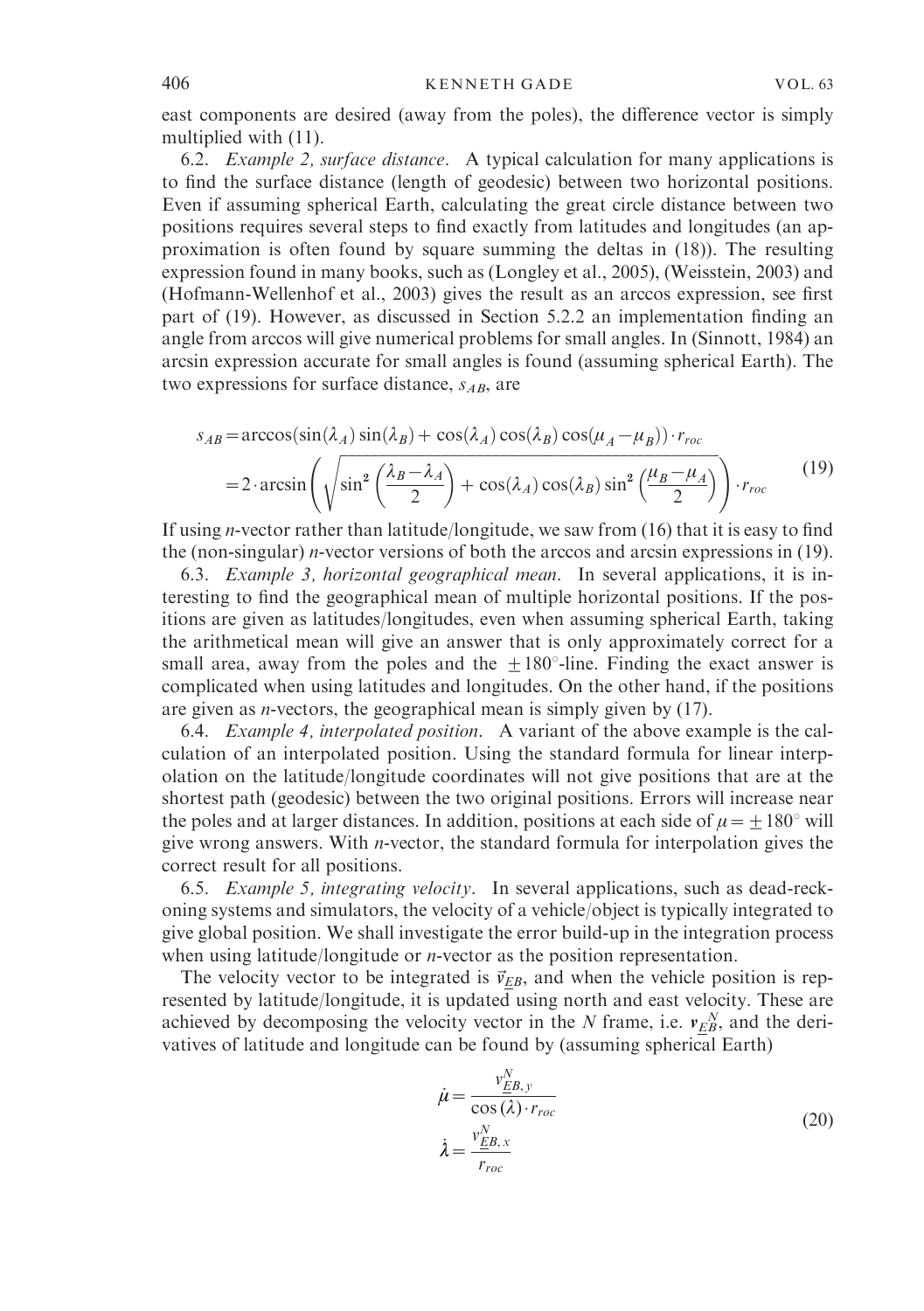

Figure 3. View from directly above the North Pole. The trajectory (passing the pole at  $d_2$  metres distance) is shown in solid (with an arrowhead showing the direction). Dotted straight lines: constant longitudes. Dotted circles: constant latitudes.

We assume correct initial position and velocity input, and thus we only study the errors arising from the integration process itself.

6.5.1. Part  $1$  – Demonstrating the error effects. To visualise the error effects appearing when integrating latitude/longitude close to a pole, we will use an example where much error arises during few time steps. A ship such as an LCC (large crude carrier) has low dynamics, and we assume that 1 Hz forward or backward Euler integration is sufficiently accurate to integrate its position. We use spherical Earth model in this example and first assume that the ship follows a great circle with a speed of 7. 5 m/s and zero height. It passes the North Pole with a minimum distance of 10 metres, as illustrated with  $d_2$  in Figure 3, and we will look at a 50 seconds interval, where there are 20 seconds (corresponding to  $d_1$ ) before passing at the closest distance.

To investigate the drift in an algorithm, a true trajectory is needed as a reference. With spherical Earth and no vehicle turning, it is easy to calculate the true trajectory analytically i.e. to directly calculate an exact true position and velocity for any point in time (we use the fact that seen from the  $E$  frame, the trajectory follows a great circle (geodesic) that is tilted relative to the meridians). The true trajectory is shown together with the results from the Euler algorithms in Figure 4.

Looking at the upper part of Figure 4, we see that the Euler algorithms follow the true latitude relatively well until the pole passing. Due to the high curvature in latitude during the pole passing, the algorithms get an error of about  $\pm$  7.5 metres as shown in Figure 5 (which shows the errors converted to metres).

For longitude (Figure 4, lower part), the Euler algorithms also get problems when the graph starts curving, but far more serious is the error from the latitude dependency, see (20). The too large value in the forward Euler latitude in the last half of the pole passing causes the longitude to be increased far too much based on the velocity in (20). The opposite is true for the backward Euler method. Another weakness of the latitude/longitude representation is the high rate of change of longitude when close to the pole. A longitudinal error of only 0. 01 metres at the closest point in the example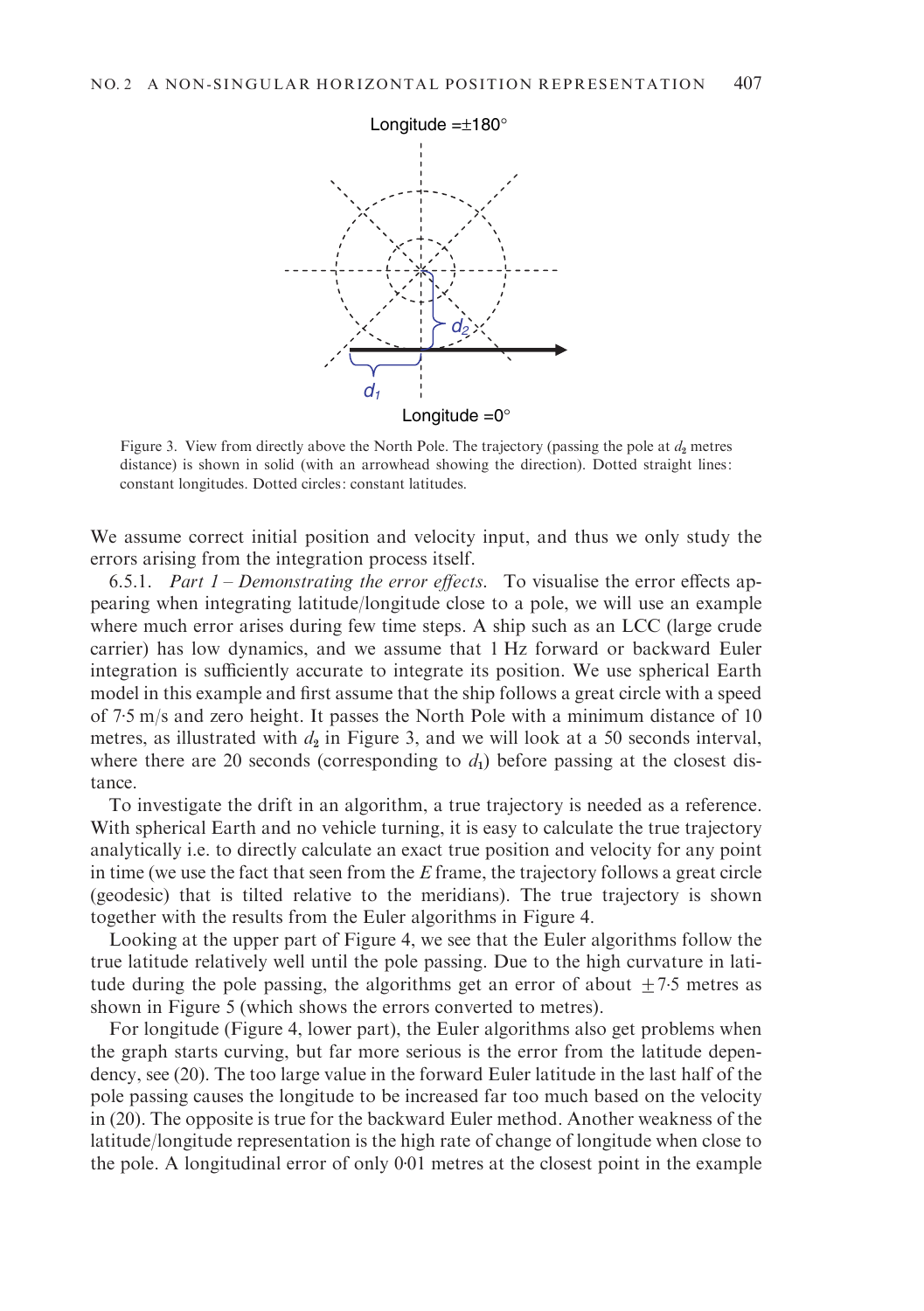

Figure 4. Latitude and longitude versus time. The true longitude and latitude are calculated directly from an exact function.



Figure 5. Error from the forward and backward Euler methods when using the latitude and longitude representation (calculated trajectory minus true trajectory).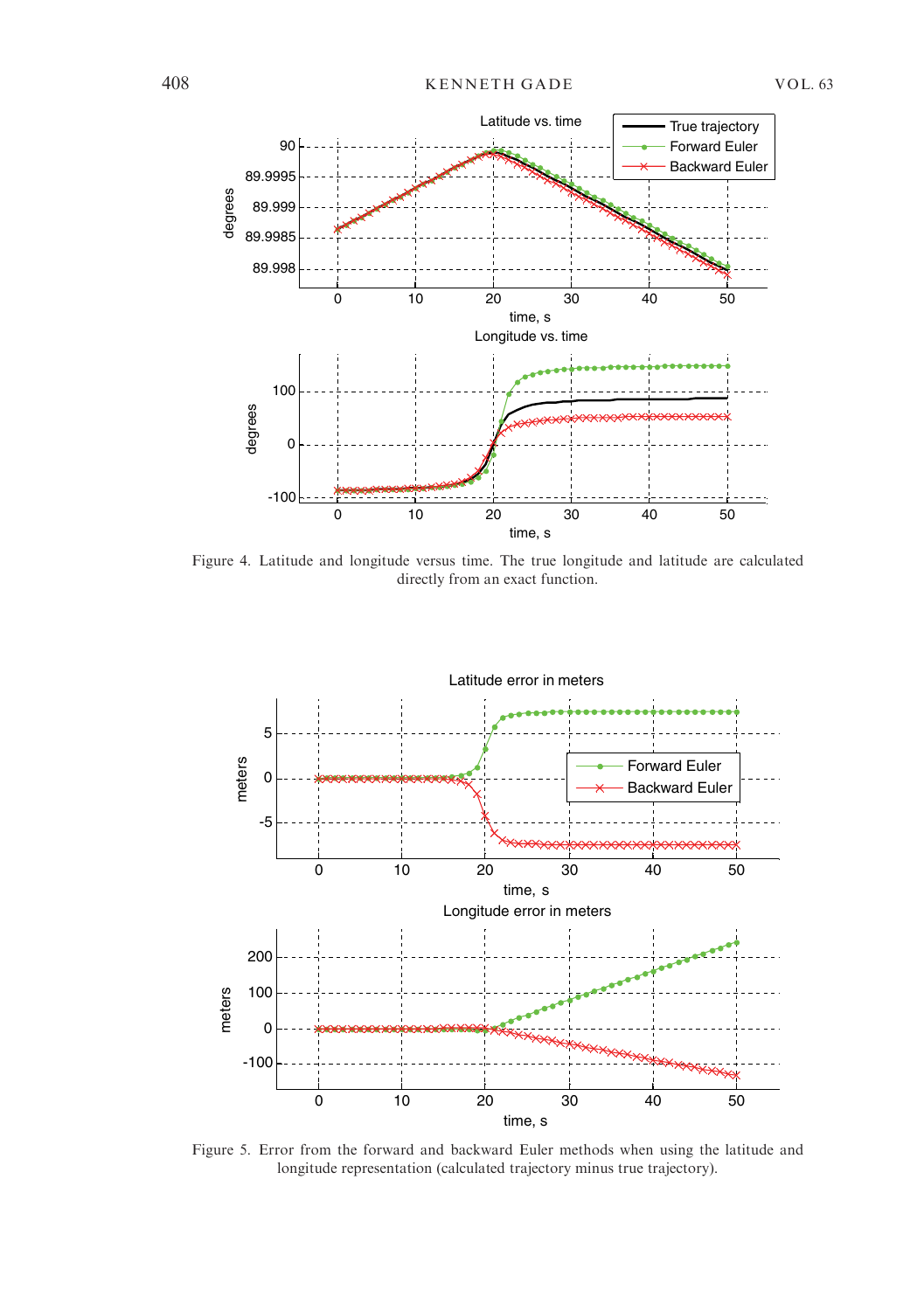corresponds to an error of about 6400 metres at the equator. Thus, small insignificant position errors generated close to the poles are magnified by many orders of magnitude when moving away from the pole. In the above example, the errors that arose during the pole-passing are magnified as shown in part 2 of Figure 5. Even without these effects, small errors in the initial position, in the velocity or in the timing (such errors are not included in the example), would be scaled to significant levels when increasing the distance from the pole.

6.5.1.1. Higher order integration method. Looking at the errors from forward or backward Euler, it is tempting to try a second order integration method like the trapezoid method. As expected, this reduces the error significantly (down to 56 metres/ $14^{\circ}$  in longitude), but the error is probably still too large for most applications. Using a higher rate than 1 Hz also improves the result (as studied in Section 6.5.2) but for any rate, we could pass the pole at a shorter distance, and the error would again be unacceptable. This illustrates that the fundamental problem is the singularity of the latitude/longitude representation, and as we will see in the next section, replacing latitude/longitude with the non-singular n-vector is a far better solution than using a more complex integration method or a higher rate.

6.5.1.2. Calculating position using n-vector. Updating n-vector is done using the velocity decomposed in the E-frame,  $v_{EB}^E$ . Note that this is a more realistic and better suited velocity input than  $v_{EB}^N$ .  $v_{EB}^E$  can be obtained by measuring Doppler shift from GPS or from underwater transponders with known position. While  $v_{EB}^E$  has no error due to own position error,  $v_{EB}^N$  is decomposed in the north and east directions, and in the polar regions these directions themselves will have errors given directly by the error in our assumed position. Combining (13) and (14) we find that the derivative of n-vector is calculated by (assuming spherical Earth)

$$
\dot{\boldsymbol{n}}^E = \boldsymbol{n}^E \times \left(\frac{\boldsymbol{v}_{EB}^E}{r_{roc}}\right) \times \boldsymbol{n}^E
$$
 (21)

Note that even if the full 3D vector  $v_{EB}^E$  is used, only the horizontal component will contribute due to the cross product with  $n<sup>E</sup>$ .

Using the derivative as input, updating *n*-vector with the forward and backward Euler methods gives the result shown in Figure 6. The difference from the true trajectory is too small to be visible in this figure, but as we did for latitude and longitude, we can calculate the error in metres, shown in Figure 7. This is done using the calculated and true *n*-vector in  $(16)$  or by multiplying the difference vector with  $r_{roc}$ , which gives the same result for small angles. By comparing with Figure 5, we see that replacing latitude and longitude with *n*-vector has reduced the accumulated error from ca. 228 metres (great circle error, found by using (3) and (16)) to only  $2.1 \times 10^{-9}$  metres (both numbers are the largest error from either the forward or backward Euler method). The latter is at the level of errors from the computer's numerical precision used in the test, i.e. IEEE 754 double precision, which near the surface of the Earth gives a precision of  $r_{roc}/2^{52} \approx 1.4 \times 10^{-9}$ metres.

6.5.2. Part  $2$  – Sensitivity analysis. The trajectory used in Part 1 was practically straight (only curving due to the Earth's curvature), and thus errors arising in the Euler methods when the vehicle is turning were not included. The LCC in the example typically makes a heading change at  $0.3^{\circ}/s$ , and a  $60^{\circ}$  turn (simplified to follow a circle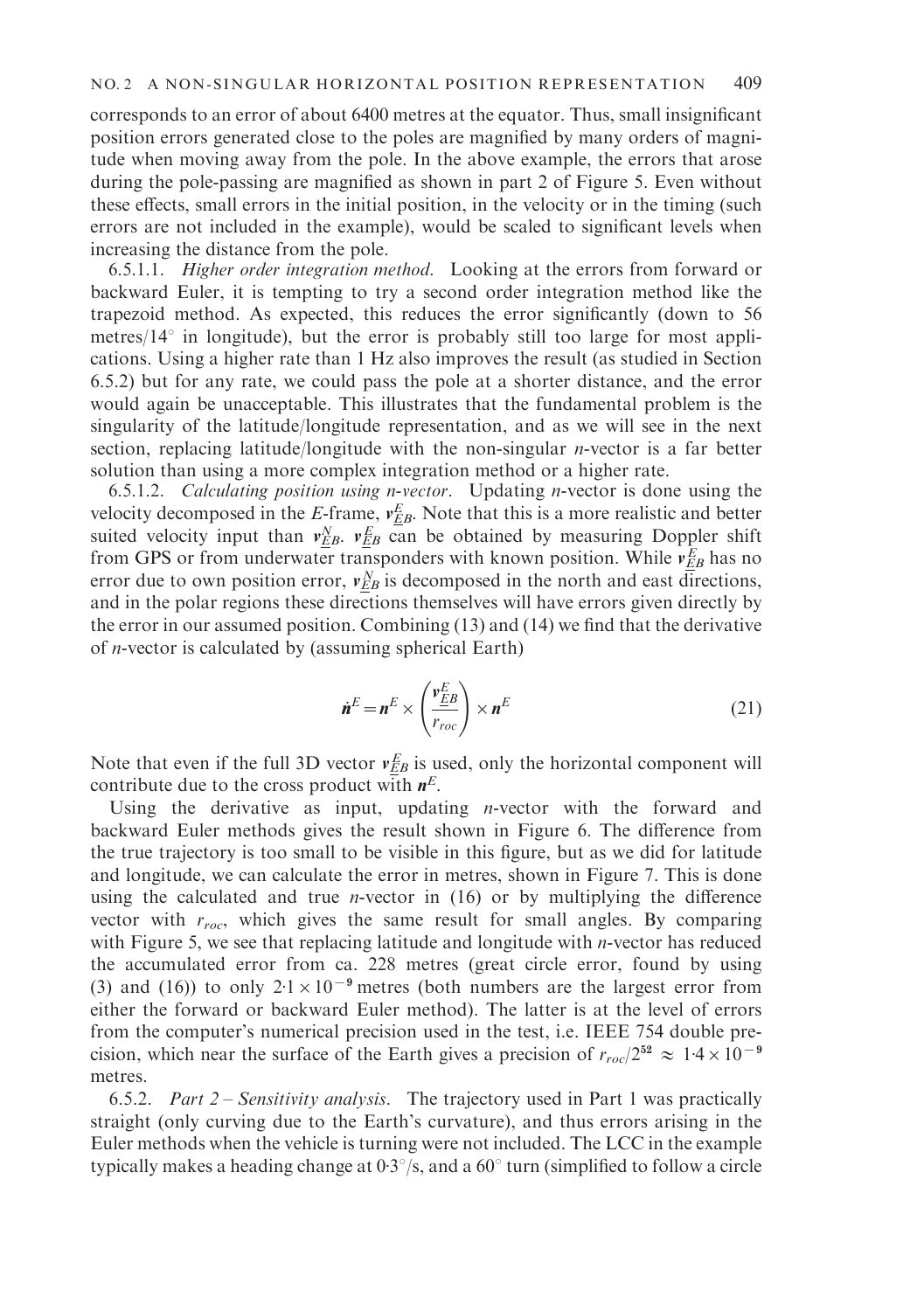

Figure 6. The components of *n*-vector versus time. The true *n*-vector is calculated directly from an exact function. (The errors of the Euler methods are too small to be visible in this plot.)



Figure 7. Error from the forward and backward Euler methods when using the n-vector representation.

segment) will generate an error of  $\pm$  3.75 metres for 2D Cartesian coordinates with the 1 Hz Euler methods. The error is not dependent on the turning rate, but on the speed and the net number of degrees turned.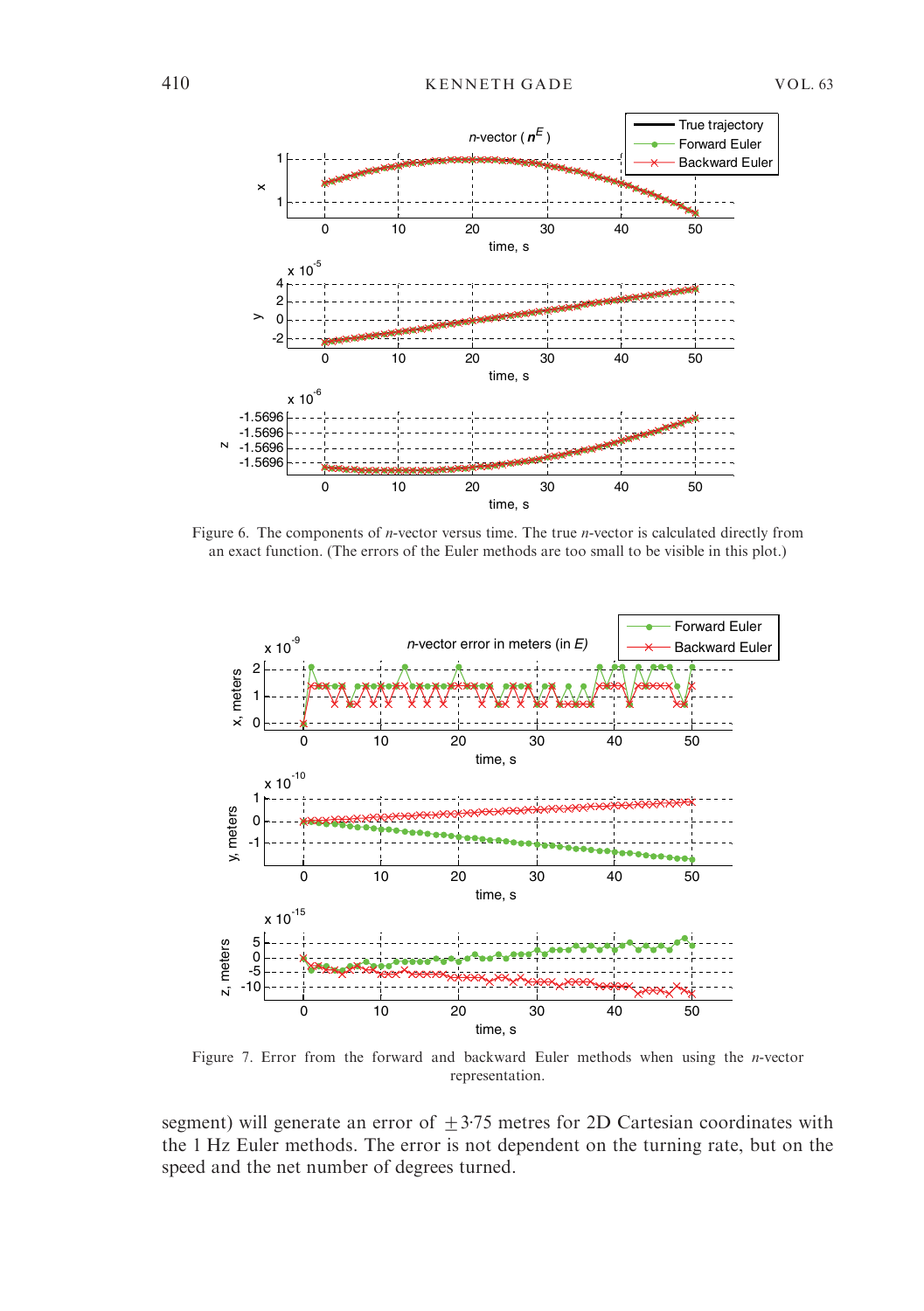We will now expand the scenario to start 10 minutes before the Pole passing (corresponding to  $d_1$  in Figure 3), include two 30° starboard turns and last for 1 hour, where the turns start at 15 and 30 minutes. The distance to the Pole  $(d_2$  in Figure 3) will be varied, and we will look at the final error as a function of this distance. The results from similar straight trajectories (i.e. no vehicle turning) are also included for comparison. For the straight trajectories, the true trajectory is found analytically as in Part 1, while for the curved trajectories the truth is found using NavLab (Gade, 2004) running at 100 Hz (NavLab uses the trapezoid method and has no pole singularities).

Figure 8 shows the result, and for the curved trajectory, the error in latitude/ longitude is 4. 1 metres when passing the Pole at 300 km distance, while passing at 5 metres distance gives an error of about 42 km. For n-vector, the only visible error is the expected 3. 75 metres arising from the turning, independent of the distance to the Pole. For the straight trajectory, we get similar results, but the error of 3. 75 metres from the turning is removed (and the small changes in n-vector error visible in Figure 8a is because the computer's numerical precision gives different error accumulation at different locations).

A common rule of thumb when considering error sources is to ignore an error source if it is below 10% of a known error. To reduce the extra error generated from the use of the latitude/longitude representation to this level, compared to the error from the turning, requires a distance of about 250 km from the pole in this example. Note that in a practical application, there will be other error sources, other integration periods and other dynamics, and thus the distance where the extra error from the latitude/longitude representation could be neglected will vary from application to application.

6.5.2.1. Sensitivity of integration period. We could also do a sensitivity analysis by reducing the integration period to see if this would give acceptable performance for the 10 metres Pole distance scenario. To be able to use the analytical true trajectory, the straight trajectory from above is used. The result is shown in Figure 9 where increasing the rate to 100 Hz reduces the latitude/longitude error to 170 metres. For n-vector, the higher rate first reduces the error in a similar manner, but for very high rates, the total number of iterations is considerably increased, and thus the accumulation of round-off errors increases the total error.

6.5.3. Conclusion. Integrating position using latitude and longitude can give unacceptably large errors when close to a Pole, particularly due to the coupling of error from latitude to longitude. In the given example, a distance in the order of 100 km from the Pole was needed to be able to safely neglect this additional error source. By using *n*-vector instead, no additional error is introduced (the error here was determined by the actual curvature of the trajectory or by computer precision for straight trajectory).

6.6. Example 6. Change reference of a position vector. In many applications, an object's (3D) position given relative to one frame needs to be expressed relative to another frame. For example, this calculation is needed if a vehicle position measured by one radar should be expressed relative to a second radar. The global positions of both radars are given and a classical approach to this problem is to assume that each radar has an associated N-frame. The vector to the vehicle is given relative to and decomposed in one N-frame, and should be found relative to and decomposed in the second N-frame. Using the elliptical Earth model, a classical approach is based on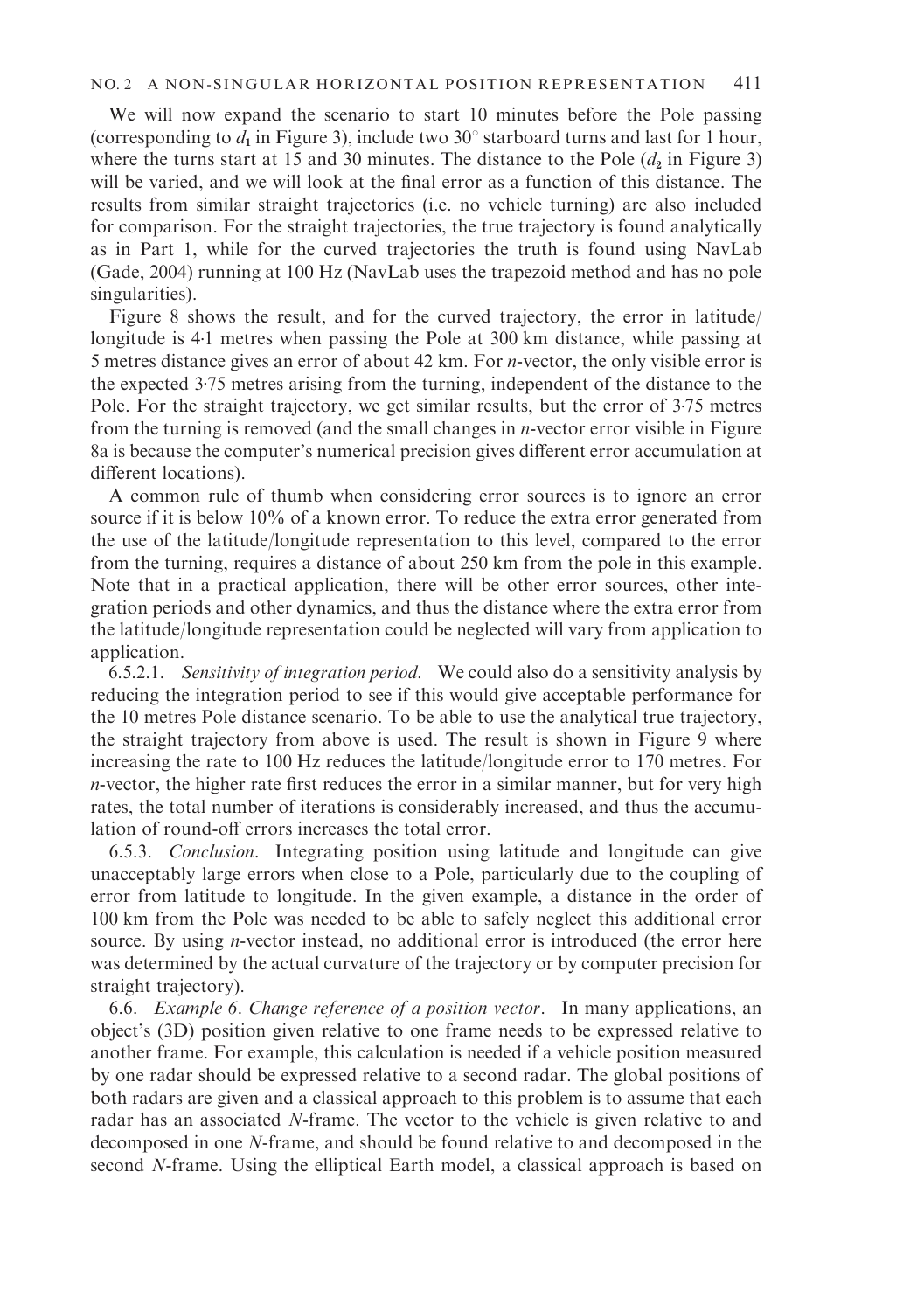

Figure 8. Final error in the Euler methods (the method with the largest error is plotted) at different distances to the pole  $(d_2)$ . In part a, the magnitude of the spike is compressed by using a logarithmic scale at the y-axis. Part  $b$  is zoomed in without including the large spike and has a linear y-axis.

latitude and longitude (Moore and Blair, 2000) and gives the answer using 16 lines of code. Solving the same problem using n-vector and the functions in Section 5.4 is intuitive, and only 4 lines of code need be written. Counting the code lines inside the functions used, and multiplying for repeating use of functions gives a total of 10 code lines.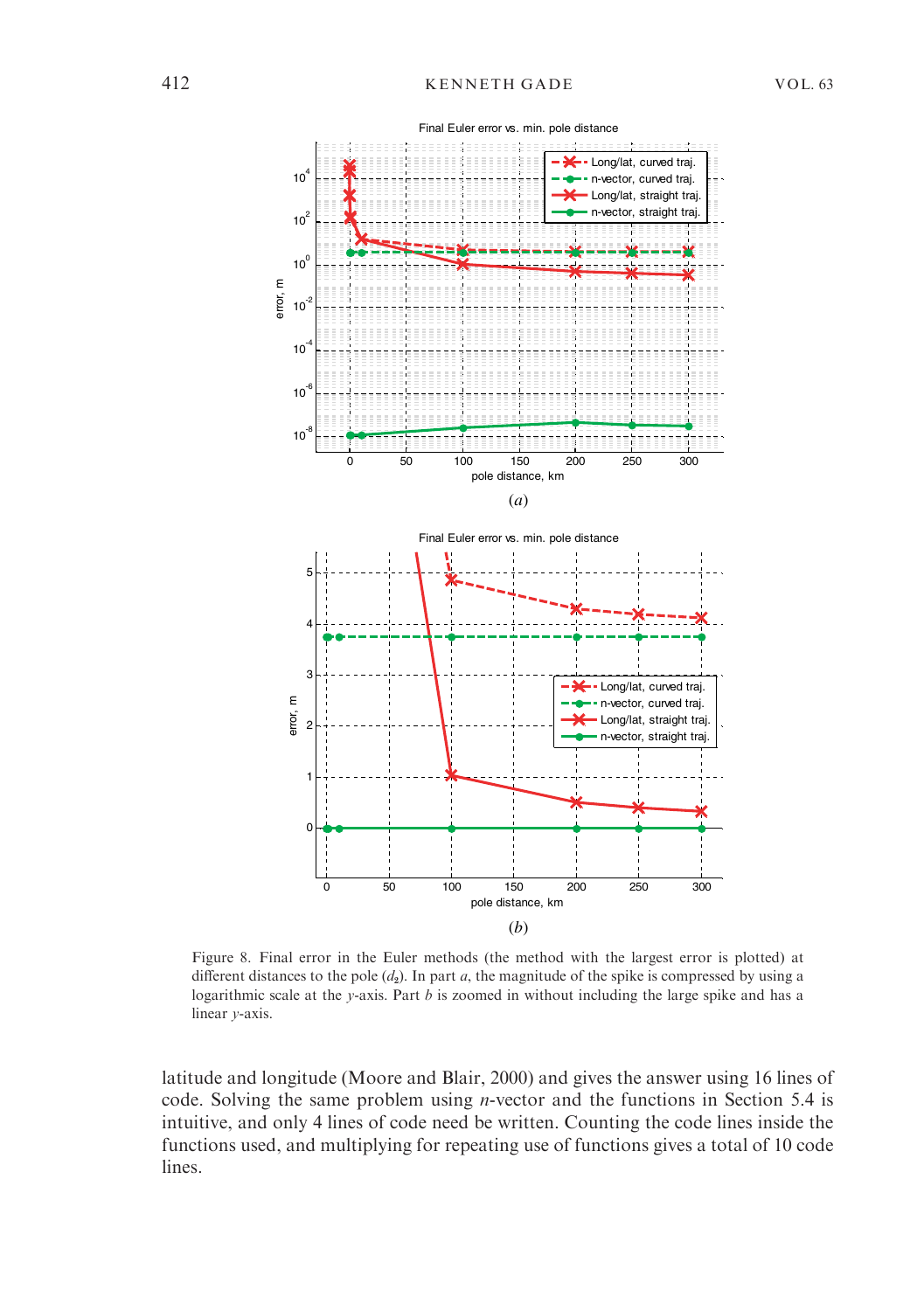

Figure 9. Final error in forward or backward Euler (the one with largest error is plotted) at different integration rates for straight trajectory, with a minimum pole distance  $(d_2)$  of 10 metres. The y-axis is logarithmic.

The above problem used N-frames, and is thus inherently singular at any pole. Another variant of the problem would be if the original and final vectors were given in the radar frames (where they are measured), and the orientation was given relative to  $E$  (which is the natural measurement from a multi-antenna GPS), rather than  $N$ . This variant is also discussed in (Moore and Blair, 2000) and in the classical solution new lines of code are needed for this variant (since the solution still goes via the  $N$ -frames). For *n*-vector, the total code now consists of only two lines, and in addition, the solution is completely non-singular.

If local level frames are desired also in the polar regions, non-singular code is easily achieved with the *n*-vector approach by replacing  $N$  with a non-singular frame. For the classical approach, this is not possible, since it is based on latitude and longitude.

7.  $n$ -VECTOR USAGE. In practice, it turns out that *n*-vector can be used for most position calculations where global position is involved. After presenting this alternative for various research groups at FFI and collaborating universities and research institutes, n-vector has replaced other alternatives in numerous applications. Examples of military usage include position calculations for radars, passive submarine sonars and active ship sonars, where the position calculations include target tracking. For navigation applications, n-vector is central for the position calculations in NavLab, HAIN (Marthiniussen et al. 2004) and the HUGIN real-time navigation system (Hagen et al., 2003) and (Jalving et al., 2004). Applications include real-time and post-processing implementations in Matlab,  $C++$  and  $C\#$ , where thousands of hours of sensor data have been processed using *n*-vector, since 1999.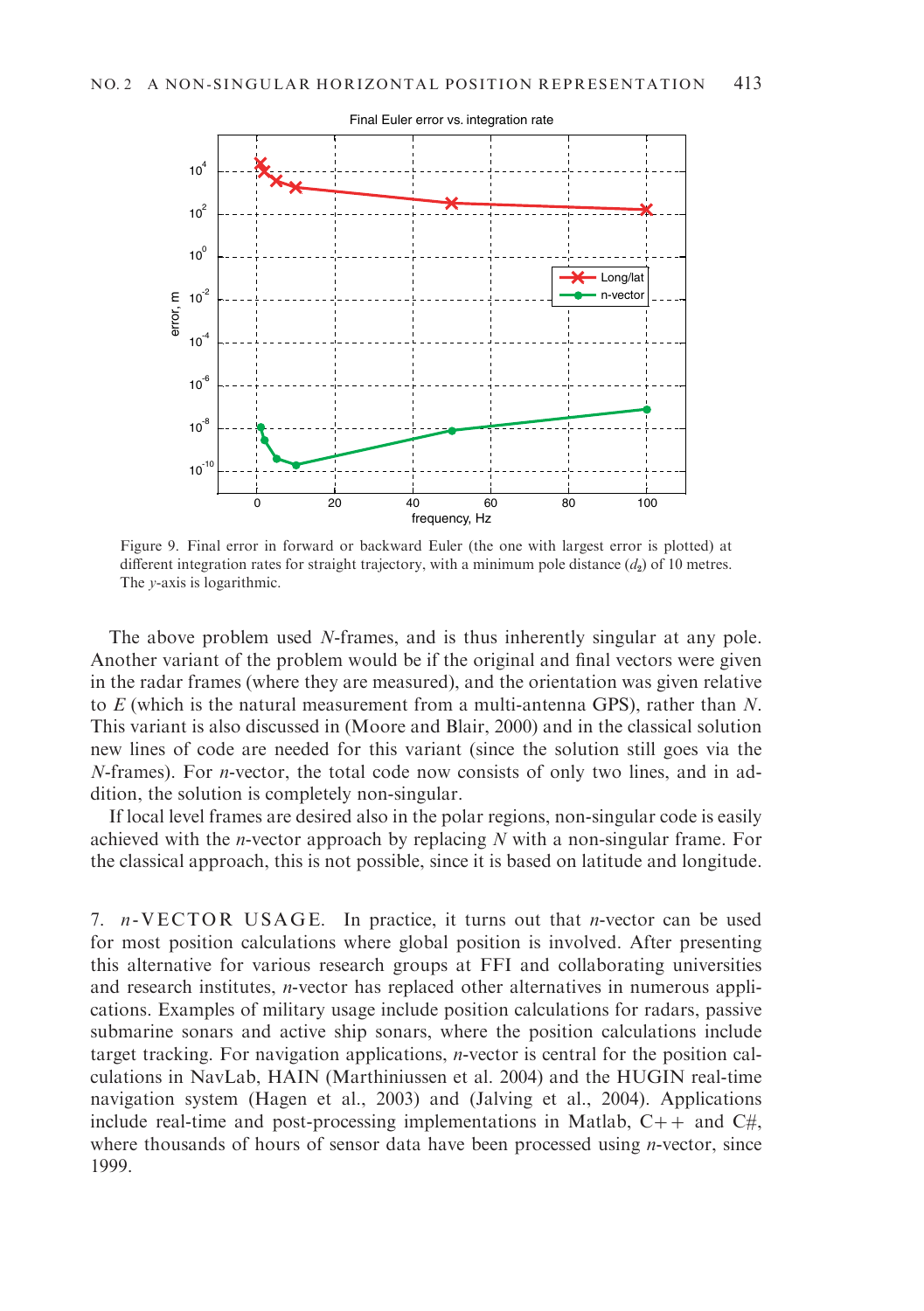7.1. Using n-vector for attitude representation. n-vector is usually decomposed in E for horizontal position representation. However, if *n*-vector is decomposed in B, it will serve as a convenient and non-singular representation of roll and pitch. This is useful in several situations, since roll and pitch are often treated together, separately from yaw (heading). Actually  $n^B$  relates to roll and pitch, in the same way as  $n^E$  relates to latitude and longitude. Since the focus of this paper is on position representation, the treatment of  $n^B$  as orientation representation will not be covered here.

8. CONCLUSIONS. Calculations involving global position often include the use of latitude/longitude, local north/east grids or map projections. The latter two alternatives involve limitations and approximations, and we have seen that the latitude/longitude representation has several complex properties, such as error in latitude leading to error in longitude, a discontinuity at longitude =  $+180^{\circ}$ , and longitude rate going towards infinity at the poles. Numerous examples have shown that the use of n-vector to represent horizontal position gives one or more of the following advantages compared to the traditional approaches (for elliptical or spherical Earth model):

- There are no singularities at the poles or problems at longitude  $=$   $\pm$ 180° (the code works equally well for all global positions).
- ' An exact answer is returned (no approximations are made leading to increasing errors with increasing distances).
- ' Fewer lines of code are needed to solve typical position calculations.
- ' Implementation of the code is intuitive (no need to look up a specific procedure).
- ' No if-statements or iterations are needed in the code.

At FFI and collaborating universities and research institutes, n-vector has successfully been replacing other alternatives in numerous military and civilian applications and commercial products since 1999.

# ACKNOWLEDGEMENTS

The author would like to thank everyone that has suggested topics and improvements of this paper, in particular scientists and engineers at the Norwegian Defence Research Establishment (FFI), the University Graduate Centre and Kongsberg Maritime.

# **REFERENCES**

- Aeronautical Systems Div Wright-Patterson AFB OH (1986). Specification for USAF Standard Form, Fit and Function Medium Accuracy Inertial Navigation Unit (SNU-84.1).
- Britting, K.R. (1971). Inertial Navigation Systems Analysis. Wiley Interscience.
- Craig, J.J. (1989). Introduction to Robotics. Addison-Wesley Publishing Company, Boston, 2nd edn.
- Fortescue, P.W., Stark, J. and Swinerd, G. (2003). Spacecraft Systems Engineering. John Wiley and Sons, 3rd edn.
- Gade, B.H., and Gade, K. (2007). n-vector formulas with derivations. FFI/RAPPORT 2007/00633, Norwegian Defence Research Establishment (FFI).
- Gade, K. (2004). NavLab, a Generic Simulation and Post-processing Tool for Navigation. European Journal of Navigation, 2, 51–59.
- Hagen, P.E., Storkersen, N., and Vestgard, K. (2003). The HUGIN AUVs multi-role capability for challenging underwater survey operations. EEZ International.
- Hager, J.W., Behensky, J.F., and Drew, B.W. (1989). The Universal Grids : Universal Transverse Mercator (UTM) and Universal Polar Stereographic (UPS). DMA Technical Manual 8358.2, Defence Mapping Agency.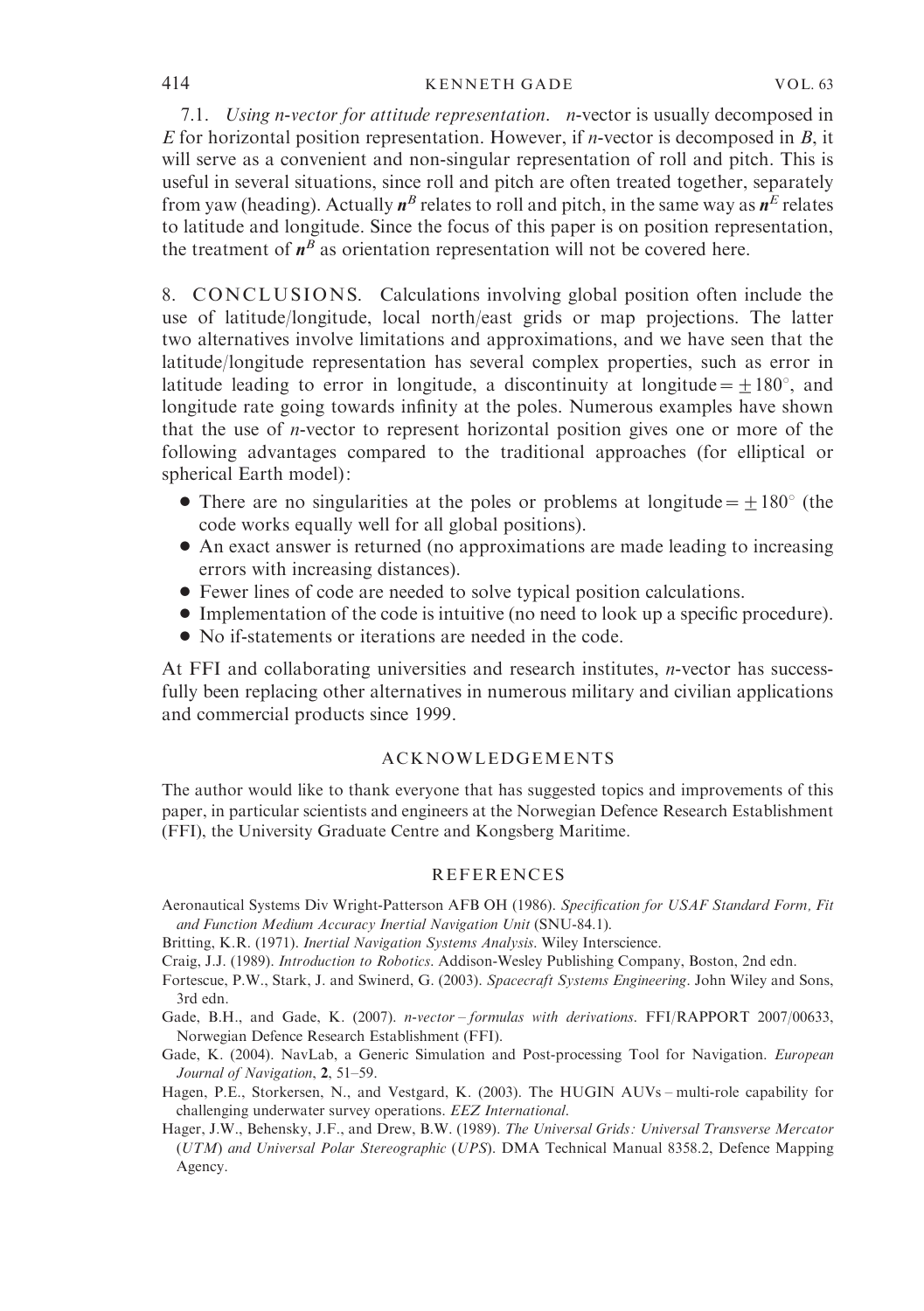- Hofmann-Wellenhof, B., Wieser, M., and Lega, K. (2003). Navigation : Principles of Positioning and Guidance. Springer.
- Jalving, B., Gade, K., Hagen, O.K., and Vestgard, K. (2004). A Toolbox of Aiding Techniques for the HUGIN AUV Integrated Inertial Navigation System. Modeling, Identification and Control, 25, 173–190. Levine, W.S. (2000). Control System Applications. CRC Press.
- Longley, P.A., Goodchild, M.F., Maguire, D.J. and Rhind, D.W. (2005). Geographic Information Systems and Science. John Wiley and Sons, 2nd edn.
- Marthiniussen, R, Faugstadmo, J. E. and Jakobsen, H. P. (2004). HAIN an integrated acoustic positioning and inertial navigation system. Proceedings from MTS/IEEE Oceans 2004, Kobe, Japan.

McGill, D.J., and King, W.W. (1995). Engineering Mechanics. PWS-KENT, Boston, 3rd edn.

- Moore, J.R. and Blair. W.D. (2000). Practical Aspects of Multisensor Tracking, in Multitarget-Multisensor Tracking : Applications and Advances, Volume III, Eds: Bar-Shalom, Y. and Blair, W.D., Artech House.
- National Imagery and Mapping Agency (2000). Department of Defense World Geodetic System 1984: Its Definition and Relationships With Local Geodetic Systems. NIMA Technical Report TR8350.2, 3rd edn.
- Obaidat, M.S. and Papadimitriou, G.I. (2003). Applied System Simulation: Methodologies and Applications. Springer.

Phillips, W.F. (2004). Mechanics of Flight. John Wiley and Sons.

- Savage, P.G. (2000). Strapdown Analytics. Strapdown Associates, Inc., Maple Plain.
- Sinnott, R.W. (1984). Virtues of the Haversine. Sky and Telescope, 68, 159.
- Snyder, J.P. (1987). Map Projections A Working Manual. U. S. Geological Survey Professional Paper 1395. U. S. Government Printing Office.
- Strang, G., and Borre, K. (1997). Linear Algebra, Geodesy, and GPS. Wellesley-Cambridge Press, Wellesley.
- Stuelpnagel, J. (1964). On the Parametrization of the Three-Dimensional Rotation Group, SIAM Review, 6, 422–430.
- Vermeille, H. (2004). Computing geodetic coordinates from geocentric coordinates. Journal of Geodesy, 78, 94–95.

Weisstein, E.W. (2003). CRC Concise Encyclopedia of Mathematics. CRC Press.

Zipfel, P.H. (2000). Modeling and Simulation of Aerospace Vehicle Dynamics. AIAA Education Series, Reston.

## APPENDIX A: RELEVANT COORDINATE FRAMES.

The coordinate frames relevant for this paper are defined in Table 2, and illustrated in Figure 10 (all right handed and orthonormal).

#### APPENDIX B: KERNEL FUNCTIONS.

The functions described in Section 5.4 are very easy to implement if using two kernel functions. The kernel functions are the back and forth conversions between the two non-singular alternatives for global position given in this paper: *n*-vector (with height) and the position vector  $(p_{EB}^E)$ .

B.1. From n-vector to position vector. Going from n-vector (and height) to  $p_{EB}^E$  is done with a single equation that can be found from the geometry (Gade and Gade, 2007),

$$
\boldsymbol{p}_{EB}^E = \frac{b}{\sqrt{(n_x^E)^2 + \frac{a^2}{b^2}(n_y^E)^2 + \frac{a^2}{b^2}(n_z^E)^2}} \begin{bmatrix} n_x^E\\ \frac{a^2}{b^2}n_y^E\\ \frac{a^2}{b^2}n_z^E \end{bmatrix} + h \cdot \boldsymbol{n}^E
$$
 (22)

where  $a$  and  $b$  are the semi-major and semi-minor axes of the ellipsoid model in use.

It should be noted that this task is almost the same as if we were going from latitude and longitude (and height/depth) to  $p_{EB}^E$  instead. The equation for the latter is given in textbooks such as (Strang and Borre, 1997). Thus, (22) can also be found by substituting *n*-vector components (using (3)) in the standard equation (the substitution is very simple, since the equation already contains only terms that are equal to the three components in (3)). Thus, replacing latitude/longitude with *n*-vector makes the standard equation shorter in addition to removing the singular quantities.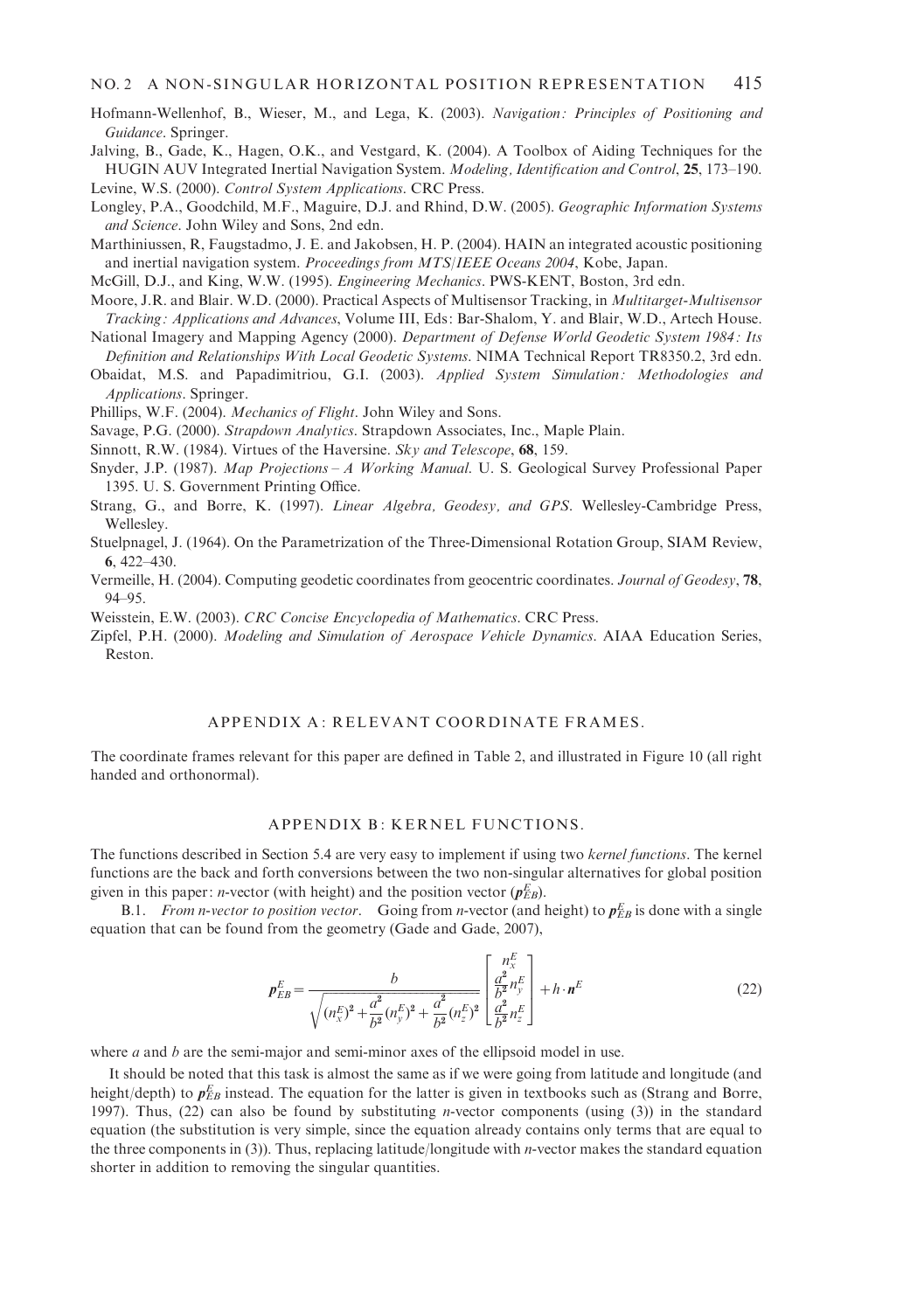### Table 2. Coordinate frame definitions.

| Symbol | Description                                                                                                                                                                                                                                                                                                                                                                                                                                                                                                                                                                                                                                                                                                                                                                                                                                                                                                                                                                                                                                                                                                        |
|--------|--------------------------------------------------------------------------------------------------------------------------------------------------------------------------------------------------------------------------------------------------------------------------------------------------------------------------------------------------------------------------------------------------------------------------------------------------------------------------------------------------------------------------------------------------------------------------------------------------------------------------------------------------------------------------------------------------------------------------------------------------------------------------------------------------------------------------------------------------------------------------------------------------------------------------------------------------------------------------------------------------------------------------------------------------------------------------------------------------------------------|
| E      | Name: Earth<br>Position: The origin coincides with Earth's centre (geometrical centre of ellipsoid model).<br><b>Orientation:</b> The x-axis is along the Earth's rotation axis, pointing north (the $yz$ -plane<br>coincides with the equatorial plane), the y-axis points towards longitude $+90^{\circ}$ (east).<br><b>Comments:</b> The frame is Earth-fixed (rotates and moves with the Earth). The choice of<br>axis directions ensures that at zero latitude and longitude, $N$ (described below) has the<br>same orientation as $E$ . If roll/pitch/yaw are zero, also $B$ (described below) has this<br>orientation. Note that these properties are not valid for another common choice of the<br>axis directions, denoted $e$ (lower case), which has z pointing north and x pointing to<br>$lattice = longitude = 0.$                                                                                                                                                                                                                                                                                   |
| B      | Name: Body (typically of a vehicle)<br><i>Position</i> : The origin is in the vehicle's reference point.<br><b>Orientation:</b> The x-axis points forward, the y-axis to the right (starboard) and the z-axis<br>in the vehicle's down direction.<br><b>Comments:</b> The frame is fixed to the vehicle.                                                                                                                                                                                                                                                                                                                                                                                                                                                                                                                                                                                                                                                                                                                                                                                                           |
| N      | Name: North-East-Down (local level)<br><b>Position:</b> The origin is directly beneath or above the vehicle $(B)$ , at Earth's surface (surface<br>of ellipsoid model).<br><b>Orientation:</b> The x-axis points towards north, the y-axis points towards east (both are<br>horizontal), and the z-axis is pointing down.<br><b>Comments:</b> When moving relative to the Earth, the frame rotates about its z-axis to allow the<br>x-axis to always point towards north. When getting close to the poles this rotation rate<br>will increase, being infinite at the poles. The poles are thus singularities and the direction of<br>the x- and y-axes are not defined here. Hence, this coordinate frame is not suitable for<br>general calculations.                                                                                                                                                                                                                                                                                                                                                             |
| L      | Name: Local level, Wander azimuth<br><b>Position:</b> The origin is directly beneath or above the vehicle $(B)$ , at Earth's surface (surface<br>of ellipsoid model).<br><b>Orientation:</b> The z-axis is pointing down. Initially, the x-axis points towards north, and the<br>$\nu$ -axis points towards east, but as the vehicle moves they are not rotating about the z-axis<br>(their angular velocity relative to the Earth has zero component along the z-axis).<br>(Note: Any initial horizontal direction of the x- and y-axes is valid for $L$ , but if the<br>initial position is outside the poles, north and east are usually chosen for convenience.)<br><b>Comments:</b> The L-frame is equal to the N-frame except for the rotation about the z-axis,<br>which is always zero for this frame (relative to $E$ ). Hence, at a given time, the only<br>difference between the frames is an angle between the x-axis of $L$ and the north direction;<br>this angle is called the <i>wander azimuth</i> angle. The <i>L</i> -frame is well suited for general<br>calculations, as it is non-singular. |

B.2. From position vector to n-vector. Going from  $p_{EB}^E$  to n-vector is again a similar problem as going from  $p_{EB}^E$  to latitude and longitude. The solution of the latter is believed by many to require iterations (see for example (Zipfel, 2000) and (Strang and Borre, 1997)), but direct and exact (closed-form) solutions are available (Vermeille, 2004). Also in this solution, replacing latitude/longitude with *n*-vector gives a shorter and non-singular equation (Gade and Gade, 2007),

$$
\mathbf{n}^{E} = \frac{1}{\sqrt{d^{2} + p_{EB,x}^{E}}^{2}} \begin{bmatrix} p_{EB,x}^{E} \\ \frac{k}{(k + e^{2})} p_{EB,y}^{E} \\ \frac{k}{(k + e^{2})} p_{EB,z}^{E} \end{bmatrix}
$$
\n
$$
h = \frac{k + e^{2} - 1}{k} \sqrt{d^{2} + p_{EB,x}^{E}}^{2}
$$
\n(23)